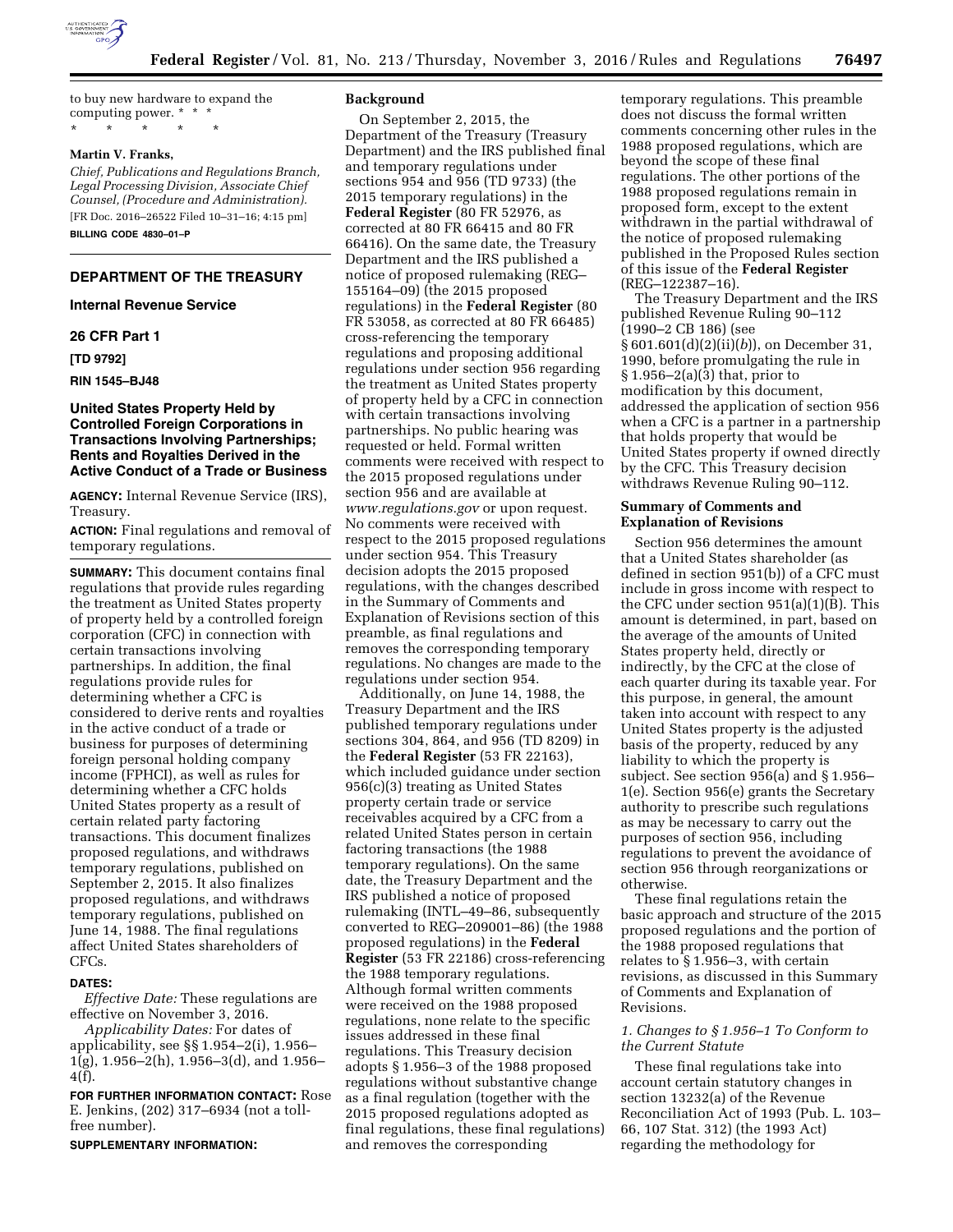calculating the amount determined under section 956 with respect to a United States shareholder of a CFC. As enacted in section 12 of the Revenue Act of 1962 (Pub. L. 87–834, 76 Stat. 960) (the 1962 Act), and prior to the modification made by the 1993 Act, section 951(a)(1)(B) required a United States shareholder to include an amount in income based on its pro rata share of the CFC's ''increase in earnings invested in United States property'' for the relevant taxable year. Section 956 (as then in effect), in turn, defined the amount of earnings of a CFC invested in United States property at the close of a taxable year and set forth rules for determining a United States shareholder's pro rata share of the CFC's increase in earnings for a taxable year.

The 1993 Act revised the structure and operating rules for determining amounts included in income under sections 951(a)(1)(B) and 956. In general, as revised in 1993, the amount determined under section 956 is based on a United States shareholder's pro rata share of the average amount of United States property held by the CFC as of the close of each quarter of the relevant taxable year. The amendments made by the 1993 Act are effective for tax years of CFCs beginning after September 30, 1993, and for tax years of United States shareholders in which or with which such tax years of CFCs end.

On February 20, 1964, the Treasury Department and the IRS published § 1.956–1 (TD 6704 (29 FR 2599), which was amended by TD 6795 (30 FR 933) in 1965, TD 7712 (45 FR 52373) in 1980, and TD 8209 (53 FR 22163) in 1988) when the section 956 amount was still determined based on the increase of a CFC's earnings invested in United States property during the relevant tax year. Amendments to § 1.956–1 made after 1993 (TD 9402 (73 FR 35580) and TD 9530 (76 FR 36993, corrected at 76 FR 43891)) did not revise the regulation to reflect the changes to section 956(a) made by the 1993 Act. The Treasury Department and the IRS are aware that some taxpayers have attempted to apply parts of § 1.956–1 to tax years for which those parts were superseded by the 1993 Act. In order to avoid confusion, these final regulations revise the section heading of § 1.956–1 (as well as the parallel heading of § 1.956–1T), and the general rules in § 1.956–1(a), to reflect changes made in the 1993 Act. In addition, these final regulations remove the text in paragraphs (b)(1) through (3), (c), and (d) of § 1.956–1 in order to conform § 1.956–1 to the Code and reserve paragraphs (c) and (d). As a result, proposed  $\S 1.956-1(b)(4)$  is

redesignated as § 1.956–1(b) in these final regulations.

#### *2. Section 1.956–1(b) Anti-Avoidance Rule*

Prior to the 2015 temporary regulations, § 1.956–1T(b)(4) provided that a CFC would be considered to hold indirectly investments in United States property acquired by any other foreign corporation that is controlled by the foreign corporation if one of the principal purposes for creating, organizing, or funding (thorugh capital contributions or debt) such other foreign corporation is to avoid the application of section 956 with respect to the CFC. The 2015 temporary regulations modified the anti-avoidance rule in § 1.956–1T(b)(4) so that the rule can also apply when a foreign corporation controlled by a CFC is funded other than through capital contributions or debt and expanded the rule to apply to transactions involving partnerships that are controlled by a CFC.

#### A. Definition of Funding

In response to the additional guidance on the term funding, a comment suggested that the modification gives rise to uncertainty concerning the application of the anti-avoidance rule and requested that the anti-avoidance rule be revised in these final regulations in one of three alternative ways in order to clarify the application of the rule: (i) Reverting to the language in § 1.956– 1T(b)(4) in effect prior to the 2015 temporary regulations; (ii) defining the term funding as either a related CFC contributing capital to or holding debt of the funded entity, or an unrelated person contributing capital to or holding debt of the funded entity, provided that the contribution or loan would not have been made or maintained on the same terms but for the funding CFC contributing capital to or holding debt of the unrelated person; or (iii) clarifying the scope of the term funding with examples that depict when the rule applies and illustrating that common business transactions conducted on arm's-length terms and certain other transactions would not be considered a funding for purposes of the rule.

The Treasury Department and the IRS continue to be concerned about tax planning that is inconsistent with the policy underlying section 956. The policy concerns addressed by the antiavoidance rule are not limited to fundings by debt or equity; rather, the anti-avoidance rule should apply to all fundings with a principal purpose of avoiding the purposes of section 956, regardless of the form of the funding. The Treasury Department and the IRS

have concluded that reverting to the prior formulation of the rule, which applied when there was a ''funding (through capital contributions or debt),'' or adopting the narrow definition of funding proposed in the comment could allow taxpayers to engage in planning that would inappropriately avoid the application of section 956.

In addition, the Treasury Department and the IRS disagree with the view expressed in the comment that the expanded scope of fundings could result in common business transactions being subject to the anti-avoidance rule. Whether a transaction is a ''funding'' does not alone determine whether the transaction is subject to the antiavoidance rule because the rule applies only when a principal purpose of the funding is to avoid section 956 with respect to the funding CFC. Thus, although the 2015 temporary regulations broaden the funding standard, the ''avoidance'' requirement ensures that ordinary course transactions are not subject to the anti-avoidance rule.

The Treasury Department and the IRS agree, however, that examples illustrating that the anti-avoidance rule should not apply to certain common transactions would be helpful. Accordingly, these final regulations add new examples that address common transactions highlighted by the comment to further illustrate the distinction between funding transactions that are subject to the antiavoidance rule and common business transactions to which the anti-avoidance rule does not apply. See *Example 4*  through *Example 6* of § 1.956–1(b)(4). For example, *Example 5* and *Example 6*  illustrate a sale of property for cash in the ordinary course of business and a repayment of a loan, respectively, to which the anti-avoidance rule does not apply. However, *Example 4* illustrates that, consistent with the holding in situation 3 in Revenue Ruling 87–89 (1987–2 CB 195), a CFC may be treated as holding United States property as a result of a deposit with an unrelated bank if the unrelated bank would not have made a loan to another person on the same terms absent the CFC's deposit.

B. Application To Acquisitions of Property by a Partnership Controlled by a CFC

Section 1.956–1(b)(4) of the 2015 proposed regulations expands the antiavoidance rule to include transactions involving partnerships that are controlled by a CFC that provides funding to the partnership. Proposed § 1.956–1(b)(4)(iii) contains a coordination rule that provides that this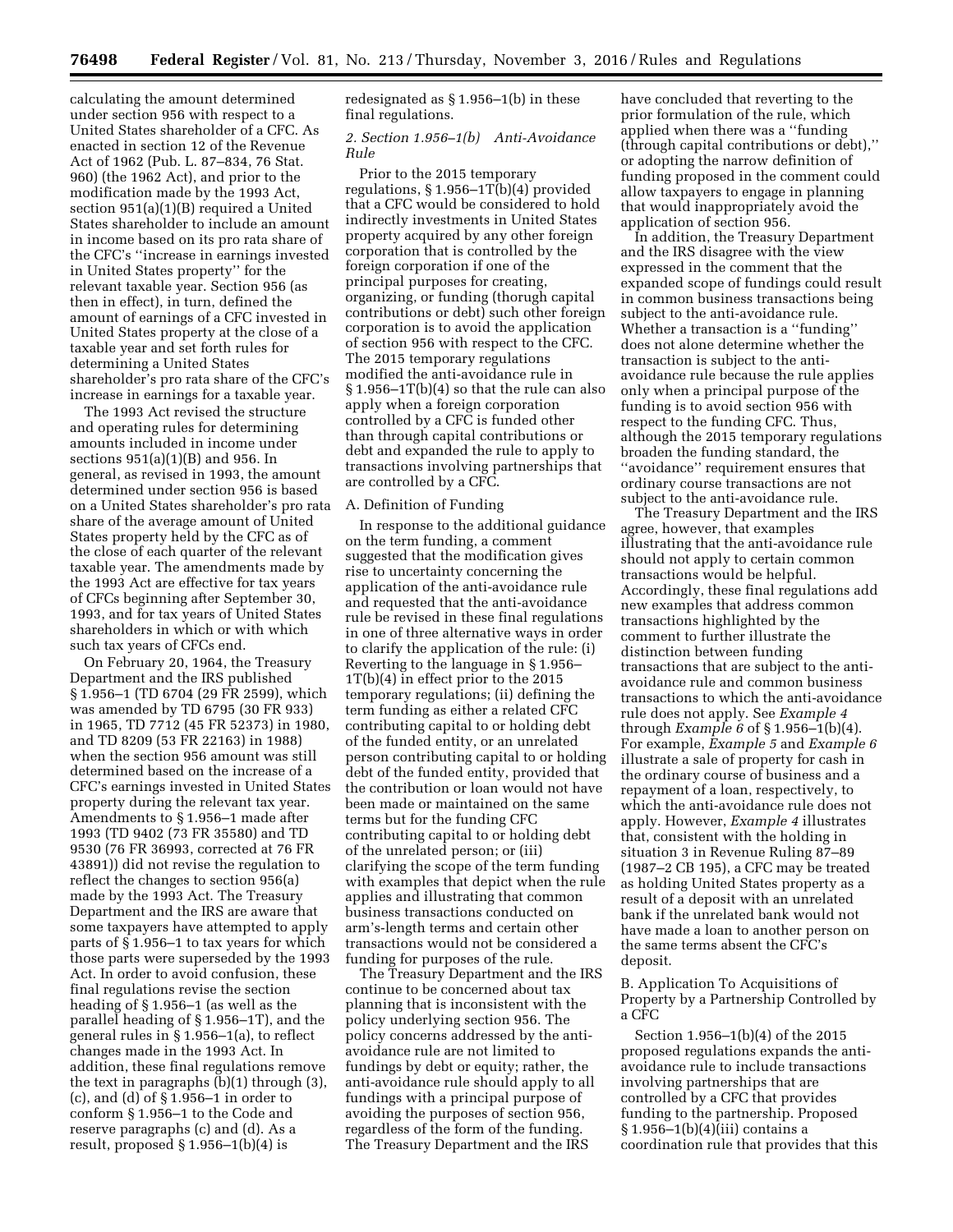new partnership rule applies only to the extent that the amount of United States property that a CFC would be treated as holding under the rule exceeds the amount that it would be treated as holding under proposed § 1.956–4(b). The coordination rule prevents a CFC from being treated as holding duplicative amounts of United States property as a result of a single partnership interest pursuant to the application of proposed §§ 1.956–1(b)(4) and 1.956–4(b). This rule is illustrated by *Example 4* in proposed § 1.956–  $1(b)(4)(iv)$ , which is included as *Example 7* in § 1.956–1(b)(4) of these final regulations.

A comment recommended that the anti-avoidance rule should not apply in the case of a partnership in which the funding CFC is a partner, as in *Example 4* in proposed § 1.956–1(b)(4)(iv). Noting that proposed § 1.956–4(b) would treat a funding CFC that is a partner in the funded partnership as owning a share of any United States property acquired by the partnership using the funding, the comment asserted that the inclusion resulting from proposed § 1.956–4(b) is sufficient and there is no need for the anti-avoidance rule to apply to create a disproportionate inclusion that would deter taxpayers from entering into transactions in order to avoid the application of section 956. The Treasury Department and the IRS, however, do not agree with the premise of this comment that the anti-avoidance rule results in a disproportionate inclusion in this case. Rather, the Treasury Department and the IRS consider that, in the circumstances in which the antiavoidance rule would apply, the funded entity, which is controlled by the CFC, essentially serves as a surrogate for the funding CFC with respect to the investment in United States property. Accordingly, the Treasury Department and the IRS have determined that, when a partnership acts as a surrogate for a CFC partner's investment in United States property, the CFC partner's interest in the United States property should not be limited to the CFC's attributable share of the property as determined under § 1.956–4(b). For these reasons, the comment is not adopted.

With respect to the coordination rule in proposed § 1.956–1(b)(4)(iii), another comment noted that a CFC also could be treated as holding duplicative amounts of United States property as a result of a single partnership obligation pursuant to the application of proposed §§ 1.956– 1(b)(4) and 1.956–4(c). For example, suppose a domestic corporation (P) wholly owns two controlled foreign corporations (FS1 and FS2), and P is a

40% partner in a foreign partnership (FPRS), while FS1 is a 60% partner. Suppose further that FS2 loans \$100x to FPRS, which FPRS uses to acquire \$100x of United States property. In these circumstances, FS2 would be treated as holding \$40x of United States property under proposed § 1.956–4(c) and existing § 1.956–2(a) (and would not be treated as holding any United States property under proposed § 1.956– 4(b)) and could be treated under proposed § 1.956–1(b)(4) and existing § 1.956–2(a) as holding the \$100x of United States property acquired by the partnership with its funding. The Treasury Department and the IRS have determined that it is appropriate to limit the amount of United States property that FS2 is treated as holding in the example to \$100x, consistent with the result that would apply if FS2 had not funded FPRS's acquisition of United States property and instead had acquired the United States property itself. (Note that, in a case where proposed § 1.956–1(b)(4) would apply, FPRS should not be treated as holding the United States property that would be treated under that rule as held by FS2, and accordingly, FS1 should not be treated as holding United States property under proposed § 1.956–4(b) in this example.) Accordingly, the coordination rule in proposed § 1.956–  $1(b)(4)(iii)$  is expanded in final § 1.956– 1(b)(3) to prevent a CFC from being treated as holding duplicative amounts of United States property under the antiavoidance rule as a result of a partnership obligation, and an additional example is added to illustrate this rule. See § 1.956–1(b)(4), *Example 8.* 

Further, as noted in the preamble to the 2015 proposed regulations, the references to § 1.956–2(a)(3) in proposed § 1.956–1(b)(4)(iii) and in the examples in proposed  $\S 1.956-1(b)(4)(iv)$  that illustrate the application of proposed  $§ 1.956-1(b)(4)(i)(C)$  are supplanted in these final regulations with references to § 1.956–4(b), which replaces § 1.956– 2(a)(3) in these final regulations as the applicable rule concerning United States property held indirectly by a controlled foreign corporation through a partnership.

## *3. Factoring Rules*

As noted in the Background section of this preamble, in 1988, the Treasury Department and the IRS proposed § 1.956–3 to address the application of section 956 to property acquired by a CFC in certain related party factoring transactions. No comments were received on these proposed rules. The 2015 proposed regulations proposed

revisions to these proposed rules in § 1.956–3(b)(2)(ii) with respect to the application of section 956 to acquisitions of receivables indirectly through a nominee, pass-through entity, or related foreign corporation, and no comments were received on these proposed revisions. These final regulations adopt these portions of the 2015 proposed regulations without change, and also adopt the remainder of the rules in proposed § 1.956–3 that were proposed in the 1988 proposed regulations, with minor revisions to improve clarity and conform to existing regulations.

### *4. Partnership Property Indirectly Held by a CFC Partner*

Under proposed § 1.956–4(b)(1), a CFC partner in a partnership is treated as holding its attributable share of property held by the partnership. In addition, proposed  $\S 1.956-4(b)(1)$ provides that, for purposes of section 956, a partner's adjusted basis in the property of the partnership equals the partner's attributable share of the partnership's adjusted basis in the property.

Under proposed  $\S 1.956-4(b)(2)$ , a CFC partner's attributable share of partnership property is determined in accordance with the CFC partner's liquidation value percentage with respect to the partnership, unless the partnership agreement contains a special allocation of income (or, where appropriate, gain) with respect to a particular item or items of partnership property that differs from the partner's liquidation value percentage in a particular taxable year. In that case, the partner's attributable share of the property is determined solely by reference to the partner's special allocation with respect to the property, provided the special allocation does not have a principal purpose of avoiding the purposes of section 956.

## A. Revenue Ruling 90–112's Outside Basis Limitation

As noted in the Background section of this Preamble, in 1990, the Treasury Department and the IRS published Revenue Ruling 90–112, which addressed the treatment under section 956 of United States property held by a CFC indirectly through a partnership. The holding in the revenue ruling generally is consistent with § 1.956– 2(a)(3) (added by TD 9008, 67 FR 58020, in 2002), as well as proposed § 1.956– 4(b), in that a CFC that is a partner in a partnership is treated as indirectly holding property held by the partnership when the property would be United States property if the CFC held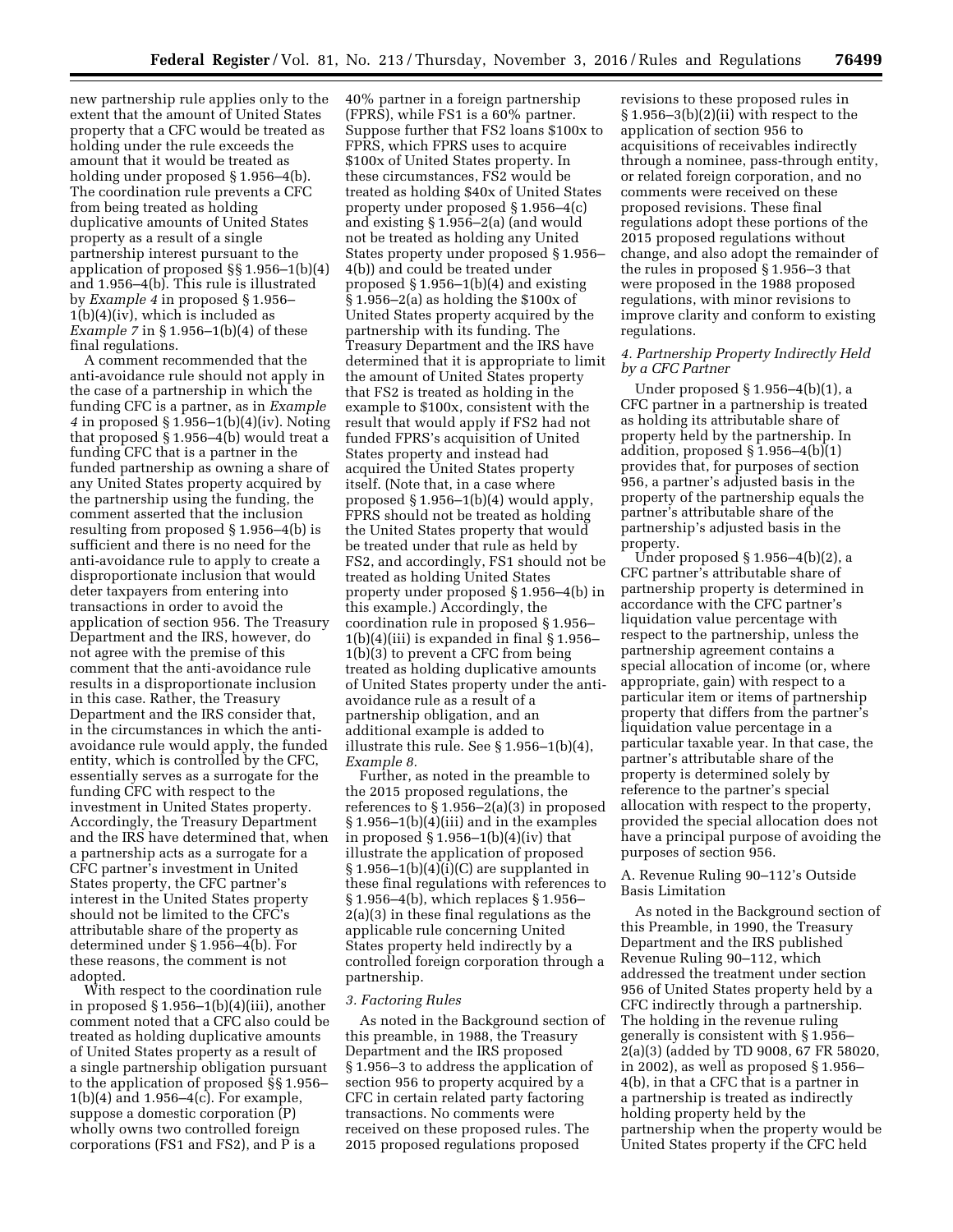it directly. However, the revenue ruling includes a limitation on the measurement of United States property that is not included in the final or proposed regulations. Specifically, the revenue ruling provides that the amount of United States property taken into account for purposes of section 956 when a CFC partner indirectly owns property through a partnership is limited by the CFC's adjusted basis in the partnership.

The outside basis limitation in Revenue Ruling 90–112 has resulted in a lack of clarity concerning the determination of the amount of United States property held by a CFC partner through a partnership because neither § 1.956–2(a)(3) nor proposed § 1.956– 4(b) include the limitation. A comment requested that proposed § 1.956–4(b)(1) be revised to add the outside basis limitation because the limitation is reflective of the underlying economics and consistent with the policy underlying section 956.

After consideration of the comment, the Treasury Department and the IRS have concluded that the outside basis limitation is not warranted. The rule in proposed § 1.956–4(b)(1) is based on an aggregate approach to partnerships and measures the amount of United States property indirectly held by a CFC partner on a property-by-property basis. An overall limitation on the amount of United States property a CFC partner is considered to indirectly hold through a partnership is inconsistent with this property-by-property aggregate approach to United States property held by the partnership. Additionally, a limitation determined by reference to a CFC partner's basis in its partnership interest is less consistent with section 956(a), which provides that the amount of United States property directly or indirectly held by a CFC is determined by reference to the adjusted basis of the United States property itself. Moreover, the Treasury Department and the IRS are concerned that, under the rules of subchapter K, adjustments may be made to outside basis through the allocation of liabilities pursuant to the regulations under section 752 that are inconsistent with the policy of section 956. Accordingly, the Treasury Department and the IRS have determined that an outside basis limitation should not be incorporated into the rule in proposed § 1.956–4(b)(1). Because proposed  $§ 1.956-4(b)(1)$  indicates that, for purposes of section 956, a partner's adjusted basis in the property of the partnership equals the partners' attributable share of the partnership's adjusted basis in the property, no revision to the rule is necessary to

clarify that there is no outside basis limitation.

Revenue Ruling 90–112 is obsoleted in the Effect on Other Documents section of this preamble. For tax years ending prior to the obsolescence of the revenue ruling, taxpayers may rely on the outside basis limitation provided in the revenue ruling.

B. Consistent Use of Liquidation Value Percentage Method for Purposes of Both § 1.956–4(b) and (c)

In contrast to the rule provided in proposed § 1.956–4(b) providing that a CFC partner's attributable share of partnership property is determined in accordance with the CFC partner's liquidation value percentage, proposed § 1.956–4(c) provided that a partner's share of a partnership obligation is determined in accordance with the partner's interest in partnership profits. The preamble to the 2015 proposed regulations requested comments as to whether a single method should be used as the general rule for determining both a partner's share of partnership assets under proposed § 1.956–4(b) and a partner's share of a partnership obligation under proposed § 1.956–4(c), and, if so, whether the appropriate measure would be a partner's interest in partnership profits, liquidation value percentage, or an alternative measure. Comments suggested that a liquidation value percentage method should be used for purposes of both sets of rules. In accordance with these comments, these final regulations retain the liquidation value percentage method set forth in proposed § 1.956–4(b), and, as discussed in Part 5.B of this Summary of Comments and Explanation of Revisions, revise the general rule in proposed § 1.956–4(c) to implement the liquidation value percentage method.

C. Time for Determining the Liquidation Value Percentage

A comment recommended that the liquidation value percentage of partners in a partnership should be determined on an annual basis, rather than upon formation and upon the occurrence of events described in § 1.704–  $1(b)(2)(iv)(f)(5)$  or § 1.704–  $1(b)(2)(iv)(s)(1)$  (revaluation events) as provided in proposed § 1.956–4(b)(2)(i). The comment noted that partnerships do not necessarily book up (or adjust) partnership capital accounts in connection with revaluation events and suggested that requiring a redetermination of liquidation value percentage regardless of whether a bookup occurs would impose a burden on such partnerships. The comment also noted that partners' relative economic

interests in the partnership may change for reasons unrelated to revaluation events, such as when a partnership agreement provides for different profit sharing percentages that apply based on different hurdles.

The Treasury Department and the IRS continue to consider it appropriate for liquidation value percentage to be redetermined upon a revaluation event, which may result in a significant change in the partners' relative economic interests in a partnership. Accordingly, upon a revaluation event, a partnership is required to determine the partnership's capital accounts resulting from a hypothetical book up at such point in time even if the partnership did not actually book up capital accounts in connection with such an event. However, in light of the comment's observation that partners' relative economic interests in the partnership may change significantly as a result of allocations of income or other items under the partnership agreement even in the absence of a revaluation event, § 1.956–4(b)(2)(i) of these final regulations provides that a partner's liquidation value percentage must be redetermined in certain additional circumstances. Specifically, if the liquidation value percentage determined for any partner on the first day of the partnership's taxable year would differ from the most recently determined liquidation value percentage of that partner by more than 10 percentage points, then the liquidation value percentage must be redetermined on that day even in the absence of a revaluation event. For example, if the liquidation value percentage of a partner was determined upon a revaluation event to be 40 percent and, on the first day of a subsequent year before the occurrence of another revaluation event, would be less than 30 percent or more than 50 percent if redetermined on that day, then the liquidation value percentage must be redetermined on that day.

#### D. Special Allocations

Proposed  $\S 1.956-4(b)(2)(ii)$  defines a special allocation as an allocation of income (or, where appropriate, gain) from partnership property to a partner under a partnership agreement that differs from the partner's liquidation value percentage in a particular taxable year. In this regard, questions have arisen as to whether allocations pursuant to section 704(c) and the regulations thereunder constitute special allocations. Although a partnership agreement may reference section 704(c) or provide for the adoption of a particular section 704(c)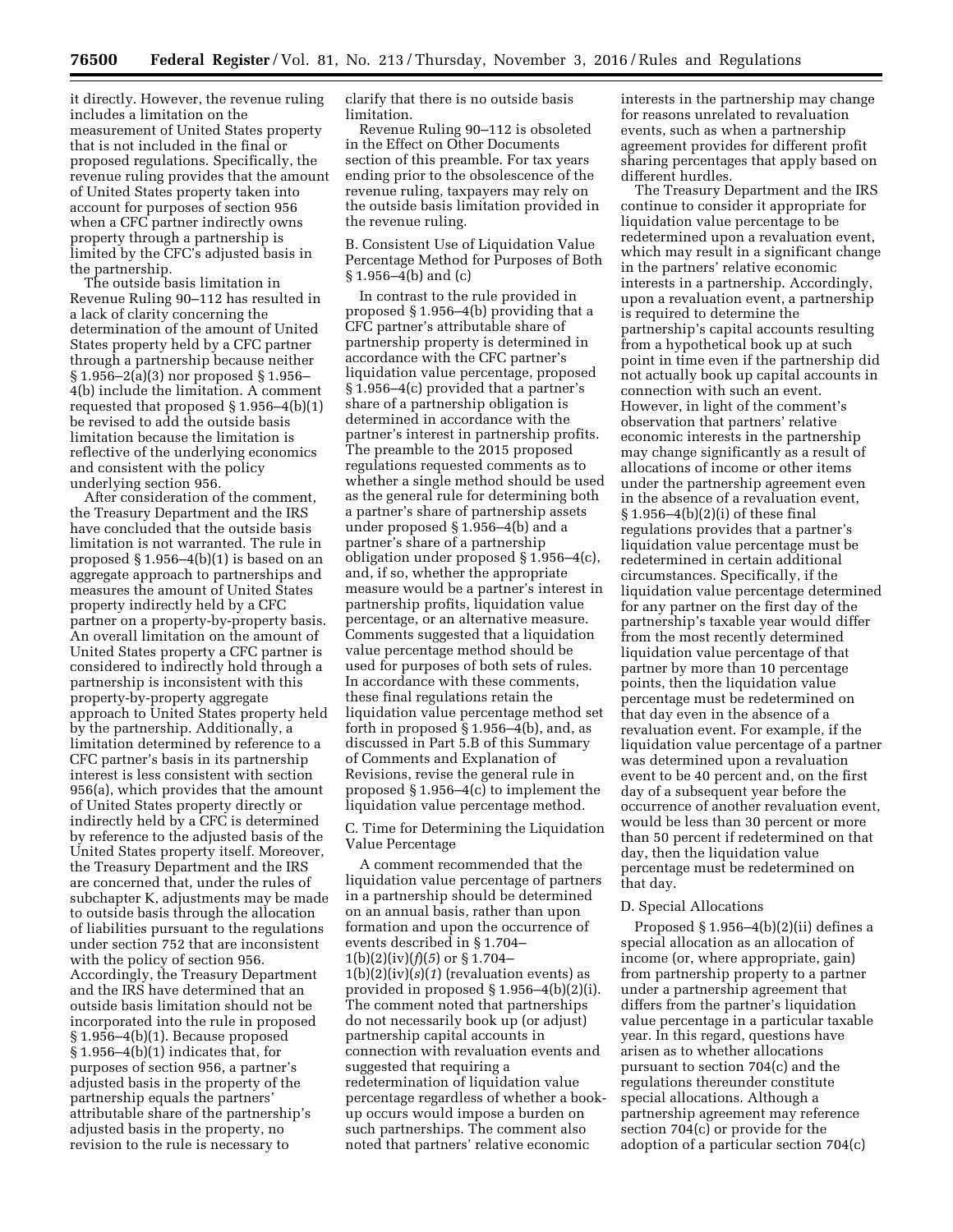method, allocations under section 704(c) are tax allocations required by operation of the Code and regulations. In response to these questions, the Treasury Department and the IRS have revised the definition of special allocations in final § 1.956–4(b)(2)(ii) to clarify that a special allocation is an allocation of book income or gain, rather than a tax allocation such as the allocations required under section 704(c).

Questions also have arisen as to whether certain allocations of income with respect to all of the property of a partnership, as opposed to allocations of income from a specific item or subset of partnership property, constitute special allocations described in proposed § 1.956–4(b)(2)(i). These final regulations clarify that, for purposes of these regulations, a special allocation means only an allocation of income (or, where appropriate, gain) from a subset of the property of the partnership to a partner other than in accordance with the partner's liquidation value percentage in a particular taxable year.

As noted in this Part 4 of this Summary of Comments and Explanation of Revisions, proposed § 1.956– 4(b)(2)(ii) states that a partner's attributable share of an item of partnership property is not determined by reference to a special allocation with respect to the property if the special allocation has a principal purpose of avoiding the purposes of section 956. A comment requested that these final regulations provide guidance on the circumstances in which special allocations are treated as having a principal purpose of avoiding section 956. Specifically, the comment suggested that proposed § 1.956–4(b) be revised to include a presumption that a transaction does not have a principal purpose of avoiding section 956 when the allocation is respected under section 704(b) and is reasonable taking into account the facts and circumstances relating to the economic arrangement of the partners and the characteristics of the property at issue.

The determination of whether a special allocation has a principal purpose of avoiding the purposes of section 956 must take into account all of the relevant facts and circumstances, which include the factors set forth in the comment. However, an allocation adopted with a principal purpose of avoiding the purposes of section 956 could nonetheless be respected under section 704(b), which is not based on, and does not take into account, section 956 policy considerations. In addition, it is not clear what additional clarity would be added by the reasonableness

requirement, which itself is necessarily a facts-and-circumstances determination. After consideration of the comment, the Treasury Department and the IRS have determined that the presumption requested by the comment is not appropriate, and the comment is not adopted.

A comment noted that determining a partner's attributable share of an item of property by reference to a special allocation of income or gain with respect to that property could produce results that are inconsistent with the liquidation value percentage approach because of the forward-looking nature of special allocations. The comment described, but did not explicitly recommend, an alternative approach that would limit the effect of a special allocation to the portion of the liquidation value that represents actual appreciation, as opposed to initial book value. The Treasury Department and the IRS recognize the conceptual issue highlighted by the comment but have determined that the alternative approach described by the comment would entail substantial administrative complexity. Additionally, the Treasury Department and the IRS continue to consider it appropriate, in cases in which special allocations are economically meaningful, to determine a partner's attributable share of property in accordance with such special allocations, since such allocations replicate the effect of owning, outside of the partnership, an interest in the property that is proportional to the special allocation.

However, the Treasury Department and the IRS have determined that special allocations with respect to a partnership controlled by a U.S. multinational group (a controlled partnership) and its CFCs are unlikely to have economic significance for the group as a whole and can facilitate inappropriate tax planning. Accordingly, the Treasury Department and the IRS are proposing a new rule in a notice of proposed rulemaking in the Proposed Rules section of this issue of the **Federal Register** (REG–114734–16) under which a partner's attributable share of property of a controlled partnership is determined solely in accordance with the partner's liquidation value percentage, without regard to any special allocations.

#### *5. Obligations of Foreign Partnerships*

A. Use of an Aggregate Approach as the General Rule

Pursuant to section 956(c), United States property includes an obligation of a United States person. In addition,

under section 956(d) and § 1.956–2(c), a CFC is treated as holding an obligation of a United States person if the CFC is a pledgor or guarantor of the obligation. Therefore, if a CFC makes or guarantees a loan to a United States person, an income inclusion may be required with respect to the CFC under sections 951(a)(1)(B) and 956. Under the general rule in proposed  $\S 1.956-4(c)(1)$ , an obligation of a foreign partnership would be treated as an obligation of its partners in proportion to the partners' interest in partnership profits, unless the exception in proposed § 1.956– 4(c)(2) (for obligations of partnerships in which neither the lending CFC nor any person related to the lending CFC is a partner) or the special rule in proposed  $§ 1.956-4(c)(3)$  (regarding certain partnership distributions) applies. Thus, the general rule adopts an aggregate approach that would treat an obligation of a foreign partnership as an obligation of its partners.

A comment asserted that taking the aggregate approach to a foreign partnership for this purpose is overly broad and inconsistent with the policy underlying section 956. The comment states that a CFC loan to a foreign partnership results in a repatriation of CFC earnings to the United States partners in the partnership only when the loan proceeds either are used to acquire United States property or are distributed to the partners, which, according to the comment, are adequately addressed in § 1.956– 1T(b)(4) and (5). Accordingly, the comment requested that the rules in  $\S 1.956 - 1T(b)(4)$  and (5) be finalized, but that the general rule in § 1.956–4(c)(1) be removed. Thus, the comment generally advocates for the treatment of a foreign partnership as an entity, with anti-abuse rules to address certain situations. In contrast, another comment indicated that the concerns identified in the preamble to the 2015 proposed regulations ''constitute an appropriate basis for the general aggregate approach of [proposed  $\S 1.956 - 4(c)(1)$ ]".

After consideration of the comments, the Treasury Department and the IRS have concluded that it is appropriate to retain the aggregate approach of the general rule in proposed § 1.956–4(c). The Treasury Department and the IRS disagree with the assertion that the aggregate approach is not supported by the policy of section 956. As discussed in the preamble to the 2015 proposed regulations, failing to treat an obligation of a foreign partnership as an obligation of its partners could allow for the deferral of U.S. taxation of CFC earnings and profits in a manner that is inconsistent with the purpose of section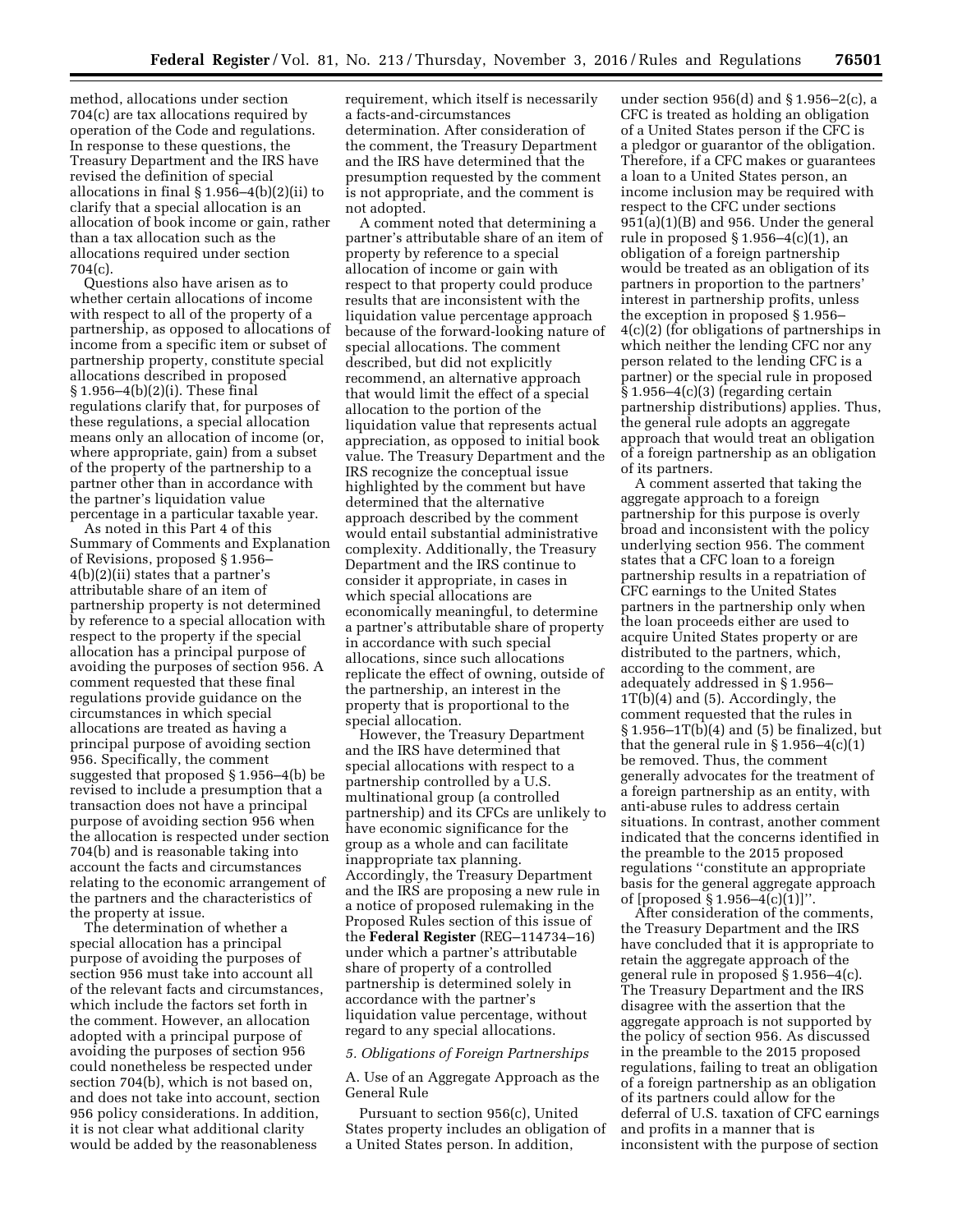956. As discussed in that preamble, the legislative history provides that Congress intended section 956 to apply when deferred CFC earnings are made available to a United States shareholder, which occurs when a United States shareholder conducts operations through a foreign partnership that are funded by deferred CFC earnings, without regard to whether there is any distribution from the partnership to the United States shareholder. In addition, as described in Section C of this Part 5 of this Summary of Comments and Explanation of Revisions, there are exceptions from the treatment of obligations as United States property under § 1.956–4(c) that the Treasury Department and the IRS have determined mitigate some of the concerns about the breadth of the general rule raised by the comment. Accordingly, the final regulations do not adopt the recommendation to abandon the aggregate approach.

### B. Liquidation Value Percentage Method

The preamble to the 2015 proposed regulations requested comments on whether the liquidation value percentage method or another method would be a more appropriate basis for determining a partner's share of a foreign partnership's obligation. In addition, as noted in Part 4.B of this Summary of Comments and Explanation of Revisions, the 2015 proposed regulations solicited comments on whether a single method should be used for determining both a partner's share of partnership assets under proposed § 1.956–4(b) and a partner's share of partnership obligations under proposed  $§ 1.956 - 4(c).$ 

Comments highlighted a number of issues related to applying a rule based on a partner's interest in partnership profits and noted the lack of guidance in the 2015 proposed regulations for applying this standard for purposes of proposed § 1.956–4(c). The comments stated that a partner's interest in partnership profits would be a difficult standard to apply for partnerships other than simple partnerships, because a partner's interest in partnership profits can fluctuate significantly from year to year, as well as during a taxable year. The comments noted that the proposed rule did not address whether the determination would be made based solely on the partnership's profits in the current year or whether the determination would take into account the expected profits over the term of the partnership. Moreover, under section 956(a), the amount of United States property held by a CFC as a result of being treated as holding an obligation of a related United States person under proposed § 1.956–4(c) would be the average of the amounts held by the CFC at the close of each quarter of its taxable year. Thus, under proposed § 1.956– 4(c), taxpayers would need to determine a CFC partner's interest in partnership profits on a quarterly basis when a relevant partnership obligation is outstanding throughout a taxable year. As a result, calculating the amount of United States property held by a CFC in a taxable year could be complicated when a partner's interest in partnership profits is not known until the end of the taxable year (such as when there are one or more tiers of allocations of partnership profits based on various internal rate of return hurdles). Furthermore, the requirement to determine a CFC's interest in United States property on a quarterly basis could result in the calculation of a section 956 amount that is inconsistent with the annual profit allocated to the partner from the partnership for that year.

After consideration of these comments, the Treasury Department and the IRS have determined that the liquidation value percentage method should be used to determine a partner's share of a foreign partnership's obligation because of the potential for complexity in calculating a partner's interest in partnership profits for purposes of proposed § 1.956–4(c) as well as the uncertainty inherent in the method. The liquidation value percentage method is a sound indicator of a partner's interest in a partnership. Moreover, the objective rules provided in proposed § 1.956–4(b) for determining the liquidation value percentage provide more certainty than the rule in proposed § 1.956–4(c). In addition, using the same standard for determining a partner's share of partnership property and a partner's share of partnership obligations reduces complexity for taxpayers that must apply both sets of rules for purposes of section 956 with respect to a single partnership. Accordingly, these final regulations provide that an obligation of a foreign partnership is treated as an obligation of its partners in proportion to the partners' liquidation value percentage with respect to the partnership. As described in Part 4.C of this Summary of Comments and Explanation of Revisions, a partner's liquidation value percentage must be determined upon formation of a partnership and any revaluation events and in certain other circumstances in which redetermination of the liquidation value percentage would

result in a significant change from the previously determined liquidation value percentage.

C. Exceptions From General Rule of Aggregate Treatment

Proposed  $\S 1.956-4(c)(2)$  provides an exception from the aggregate treatment of proposed  $\S 1.956-4(c)(1)$  that applies if neither the CFC that holds the obligation (or is treated as holding the obligation) nor any person related to the CFC (within the meaning of section 954(d)(3)) is a partner in the partnership on the CFC's quarterly measuring date on which the treatment of the obligation as United States property is being determined. A comment suggested an additional exception from the general rule in proposed § 1.956–4(c)(1) providing for aggregate treatment of partnership obligations. The comment requested that an obligation of a foreign partnership not be treated as an obligation of its partners to the extent that the obligation arises from a routine, ordinary course transaction between the lending CFC and the foreign partnership.

The comment highlighted a fact pattern involving an obligation arising from a deposit by a CFC with a foreign partnership that acts as a coordination center for a taxpayer's cash pooling system. In this case, the comment asserted that any United States partners in the partnership should not be considered to have accessed the deferred earnings of the CFC deposited with the partnership and that, accordingly, the aggregate approach to partnership obligations should not apply to treat the CFC as holding an obligation of the United States partners for purposes of section 956. Regarding this fact pattern, the Treasury Department and the IRS observe that the short-term obligation exception in  $§ 1.956-2T(d)(2)(iv)$ , which applies when a CFC holds obligations of a United States person for a limited period of time during a taxable year, generally would prevent an inclusion under section 956 in the fact pattern described in the comment if the CFC had a net deposit with the partnership only for the limited period of time described in that exception. The Treasury Department and the IRS have concluded that there is no reason to provide a more expansive exception from United States property treatment for obligations of a foreign partnership with certain United States persons as partners than would apply with respect to obligations incurred directly by those same United States persons.

Another comment recommended adding a new *de minimis* exception that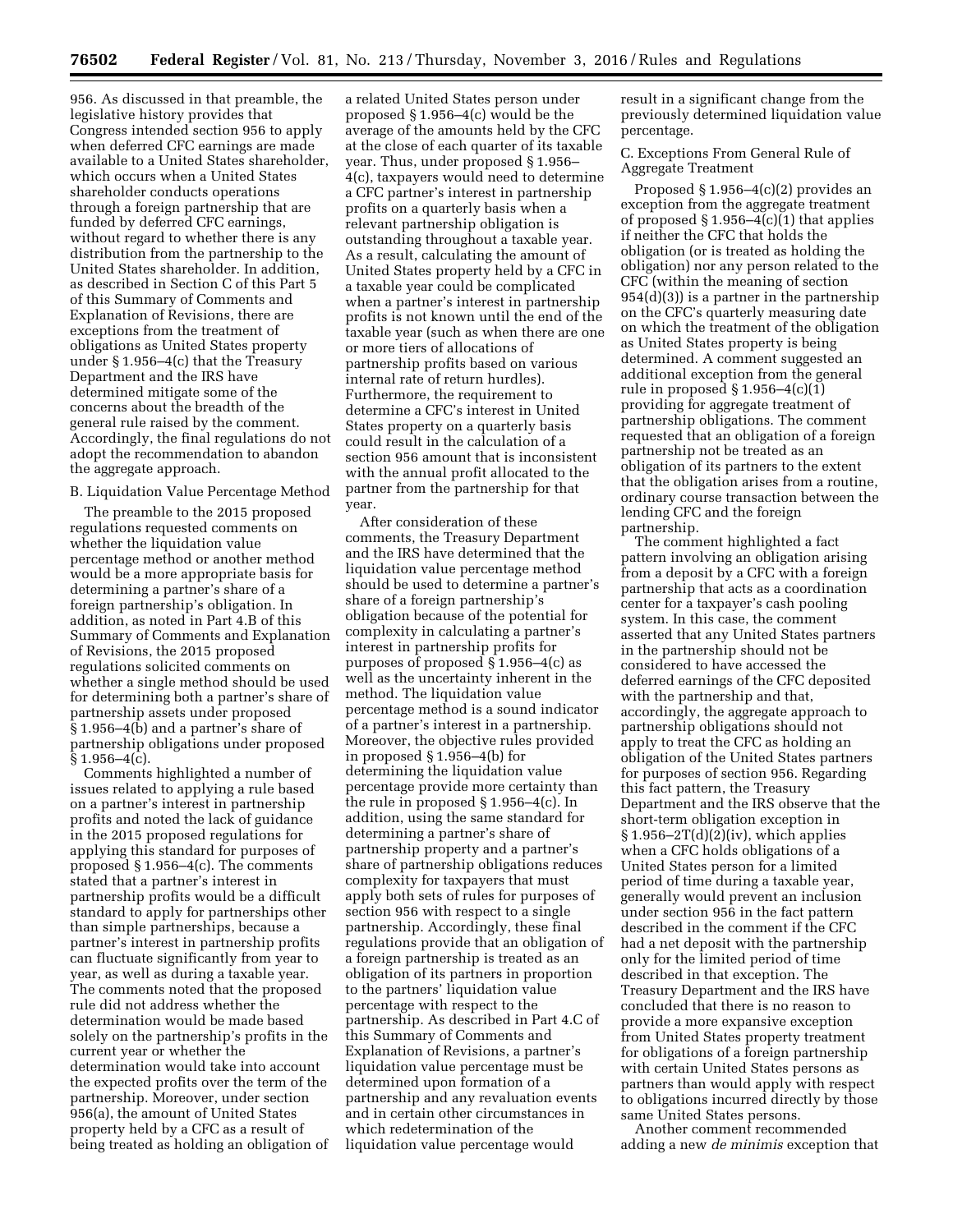would provide that an obligation of a foreign partnership is not treated as an obligation of a United States person that is a partner if the United States person and its related persons own less than a specified percentage, 10% or 20%, of the profits and capital interests in the foreign partnership. The comment noted that a U.S. partner with a relatively small interest in a partnership may lack the ability to cause the partnership to make a distribution to the U.S. partner.

Although a U.S. partner with a relatively small partnership interest may not be able to compel a distribution from the partnership, the potential to directly access partnership assets is not, as the comment acknowledges, the sole or overriding consideration motivating the aggregate approach to partnerships under the proposed regulations and these final regulations. Even if the other partners in a partnership in which a United States shareholder of a CFC is a minority partner are unrelated to the United States shareholder, the United States shareholder would still benefit from the funding of the partnership's business with deferred earnings of the CFC to the extent of its interest in the partnership. Additionally, as noted in the preamble to the 2015 proposed regulations, a standard based on whether the funding CFC or a related person is a partner in the partnership, rather than whether such persons own a certain minimum interest in the partnership, is consistent with the relevant exception adopted by Congress in section 956(c)(2)(L).

Accordingly, the Treasury Department and the IRS have determined that the additional exceptions to aggregate treatment suggested in the comments are not warranted.

## D. Special Obligor Rule in the Case of Certain Distributions

The 2015 proposed regulations include a special funded distribution rule that increases the amount of a foreign partnership obligation that is treated as United States property when the following requirements are satisfied: (i) A CFC lends funds (or is a pledgor or guarantor with respect to a loan) to a foreign partnership whose obligation is, in whole or in part, United States property with respect to the CFC pursuant to proposed  $\S 1.956-4(c)(1)$ and existing § 1.956–2(a); (ii) the partnership distributes an amount of money or property to a partner that is related to the CFC (within the meaning of section 954(d)(3)) and whose obligation would be United States property if held (or treated as held) by the CFC; (iii) the foreign partnership would not have made the distribution

but for a funding of the partnership through an obligation held (or treated as held) by the CFC; and (iv) the distribution exceeds the partner's share of the partnership obligation as determined in accordance with the partner's interest in partnership profits. When these requirements are satisfied, proposed § 1.956–4(c)(3) provided that the amount of the partnership obligation that is treated as an obligation of the distributee partner (and thus as United States property held by the CFC) is the lesser of the amount of the distribution that would not have been made but for the funding of the partnership and the amount of the partnership obligation.

Comments suggested that taxpayers might take the position that the ''but for'' requirement in proposed § 1.956– 4(c)(3) is not satisfied in certain situations in which CFC earnings are effectively repatriated to a partner that is a related United States person. For example, taxpayers might take the position that a partnership distribution could have been made without the funding by the CFC merely by establishing that a third party would have loaned the funds needed for the partnership to make the distribution. The Treasury Department and the IRS have determined that this position is inconsistent with the purposes of this rule. Accordingly, these final regulations clarify the funded distribution rule by providing with respect to the ''but for'' requirement in proposed  $\S 1.956-4(c)(3)$  that a foreign partnership will be treated as if it would not have made a distribution of liquid assets but for a funding of the partnership through obligations held (or treated as held) by a CFC to the extent the foreign partnership did not have sufficient liquid assets to make the distribution immediately prior to the distribution, without taking into account the obligations. When a CFC holds (or is treated as holding) multiple obligations of the foreign partnership to which this rule could potentially apply, its applicability is determined first with respect to the obligation acquired (or treated as acquired) closest in time to the distribution, and then successively to other obligations further in time from the distribution until the distribution is fully accounted for.

## *6. Comments Concerning Multiple Inclusions*

Comments were received in response to the request for comments included in the preamble to the 2015 proposed regulations concerning whether the Treasury Department and the IRS should exercise the authority granted under section 956(e) to prescribe

regulations concerning situations in which multiple CFCs serve, or are treated, as pledgors or guarantors of a single obligation for purposes of section 956(d) in order to limit the aggregate inclusions of a United States shareholder with respect to a CFC under sections 951(a)(1)(B) and 956 to the unpaid principal amount of the obligation. The Treasury Department and the IRS continue to study the comments concerning multiple inclusions under section 956(d), which do not impact any of the proposed regulations adopted by this Treasury decision.

## **Effective/Applicability Dates**

The rules in  $§ 1.954-2(c)(1)(i)$  and (d)(1)(i) (regarding the active development test) apply to rents or royalties, as applicable, received or accrued during taxable years of CFCs ending on or after September 1, 2015, and to taxable years of United States shareholders in which or with which such taxable years end, but only with respect to property manufactured, produced, developed, or created, or, in the case of acquired property, property to which substantial value has been added, on or after September 1, 2015. The rules in  $\S 1.954-2(c)(1)(iv)$ , (c)(2)(ii),  $(d)(1)(ii)$ , and  $(d)(2)(ii)$  (regarding the active marketing test), as well as the rules in § 1.954–2(c)(2)(iii)(E),  $(c)(2)(viii), (d)(2)(iii)(E), and (d)(2)(v)$ (regarding cost-sharing arrangements), apply to rents or royalties, as applicable, received or accrued during taxable years of CFCs ending on or after September 1, 2015, and to taxable years of United States shareholders in which or with which such taxable years end, to the extent that such rents or royalties are received or accrued on or after September 1, 2015. The section 956 anti-avoidance rules in § 1.956–1(b) apply to taxable years of CFCs ending on or after September 1, 2015, and to taxable years of United States shareholders in which or with which such taxable years end, with respect to property acquired, including property treated as acquired as the result of a deemed exchange of property pursuant to section 1001, on or after September 1, 2015. The rules regarding factoring transactions in § 1.956–3 (other than § 1.956–3(b)(2)(ii)) apply to trade or service receivables acquired (directly or indirectly) after March 1, 1984.

The remaining rules in these final regulations apply to taxable years of CFCs ending on or after November 3, 2016, and taxable years of United States shareholders in which or with which such taxable years end. In general, these remaining rules apply to property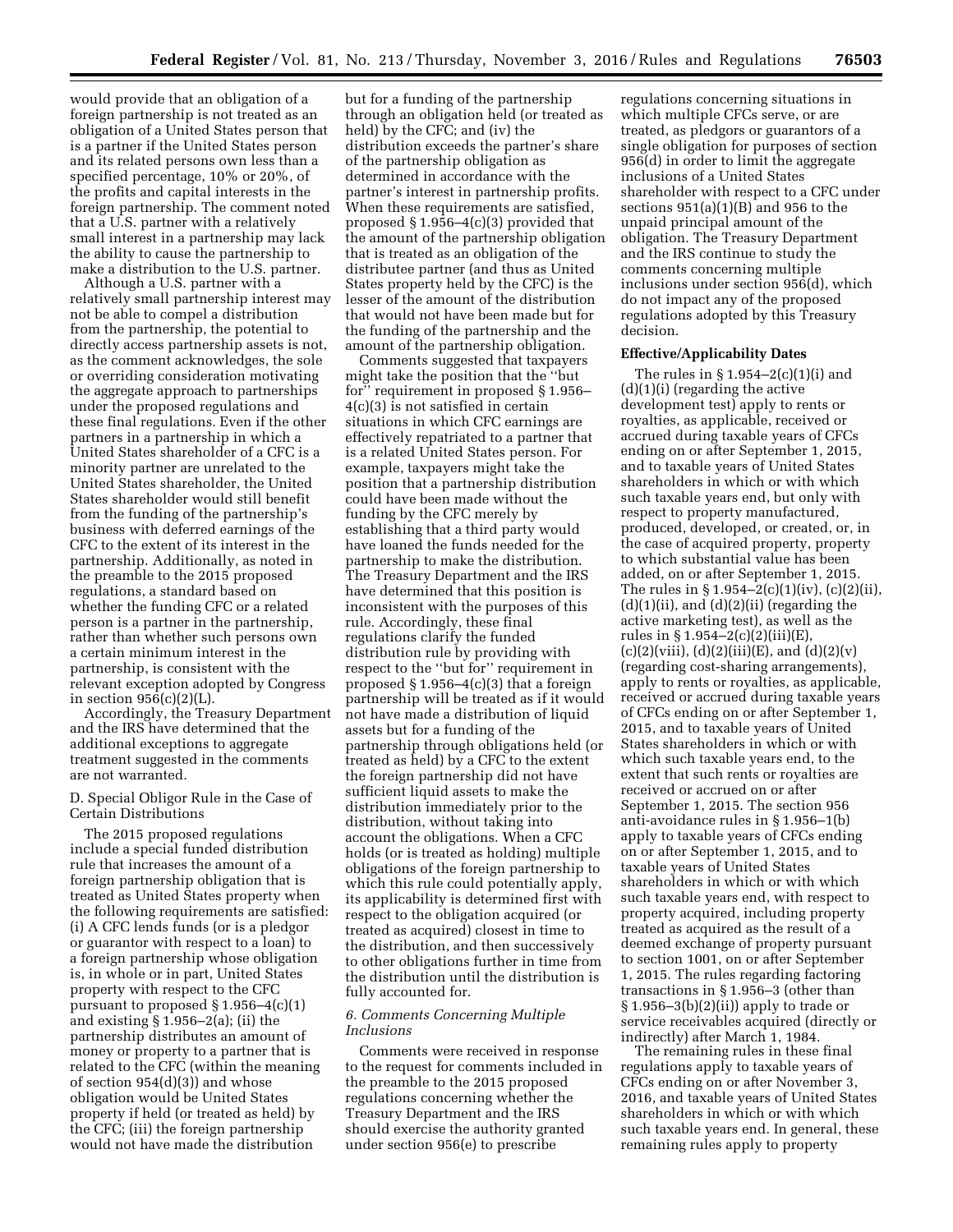acquired, or pledges or guarantees entered into, on or after September 1, 2015, including property considered acquired, and pledges and guarantees considered entered into, on or after September 1, 2015, as a result of a deemed exchange pursuant to section 1001. See § 1.956–4(c) (dealing with obligations of foreign partnerships); §§ 1.956–2(c), 1.956–4(d), and 1.956– 1(e)(2) (dealing with pledges and guarantees, including pledges and guarantees by a partnership and with respect to obligations of a foreign partnership); and § 1.956–3(b)(2)(ii) (dealing with trade and service receivables acquired from related United States persons indirectly through nominees, pass-through entities, or related foreign corporations). Two rules, however, apply to all obligations held on or after November 3, 2016. See §§ 1.956–2(a)(3) and 1.956–4(e) (dealing with obligations of disregarded entities and domestic partnerships, respectively). Finally, § 1.956–4(b) (dealing with partnership property indirectly held by a CFC) applies to property acquired on or after November 3, 2016. No inference is intended as to the application of the provisions amended by these final regulations under prior law, including in transactions involving obligations of foreign partnerships. The IRS may, where appropriate, challenge transactions under the Code, regulatory provisions under prior law, or judicial doctrines.

## **Effect on Other Documents**

Rev. Rul. 90–112 (1990–2 CB 186) is obsolete as of November 3, 2016.

#### **Special Analyses**

Certain IRS regulations, including these regulations, are exempt from the requirements of Executive Order 12866, as supplemented and reaffirmed by Executive Order 13563. Therefore, a regulatory assessment is not required. It has also been determined that section 553(b) of the Administrative Procedure Act (5 U.S.C. Chapter 5) does not apply to these regulations, and because the regulations do not impose a collection of information on small entities, the Regulatory Flexibility Act (5 U.S.C. chapter 6) does not apply. Pursuant to section 7805(f), the notice of proposed rulemaking preceding these regulations was submitted to the Chief Counsel of Advocacy of the Small Business Administration for comment on its impact on small business.

## **Drafting Information**

The principal author of these regulations is Rose E. Jenkins of the Office of Associate Chief Counsel (International). However, other personnel from the Treasury Department and the IRS participated in their development.

# **List of Subjects in 26 CFR Part 1**

Income taxes, Reporting and recordkeeping requirements.

## **Adoption of Amendments to the Regulations**

Accordingly, 26 CFR part 1 is amended as follows:

## **PART 1—INCOME TAXES**

■ **Paragraph 1.** The authority citation for part 1 is amended by adding entries in numerical order to read in part as follows:

**Authority:** 26 U.S.C. 7805 \* \* \* Section 1.956–1 also issued under 26 U.S.C. 956(d) and 956(e).

- Section 1.956–2 also issued under 26 U.S.C. 956(d) and 956(e).
- Section 1.956–3 also issued under 26 U.S.C. 864(d)(8) and 956(e).
- Section 1.956–4 also issued under 26 U.S.C. 956(d) and 956(e).
- $\star$

■ **Par. 2.** Section 1.954–2 is amended by:

■ 1. Revising paragraphs (c)(1)(i),

 $(c)(1)(iv)$ , and  $(c)(2)(ii)$ .

■ 2. Removing the word "and" at the end of paragraph (c)(2)(iii)(C).

■ 3. Removing the period at the end of paragraph (c)(2)(iii)(D) and adding in its place a semicolon and the word ''and''.

- 4. Revising paragraphs  $(c)(2)(iii)(E)$ and  $(c)(2)(viii)$ .
- 5. Revising paragraphs  $(d)(1)(i)$ ,  $(d)(1)(ii)$ , and  $(d)(2)(ii)$ .
- 6. Removing the word "and" at the end of paragraph (d)(2)(iii)(C).

■ 7. Removing the period at the end of paragraph (d)(2)(iii)(D), and adding in its place a semicolon and the word ''and''.

■ 8. Revising paragraphs (d)(2)(iii)(E) and  $(d)(2)(v)$ .

■ 9. Revising paragraph (i).

The revisions and additions read as follows:

#### **§ 1.954–2 Foreign personal holding company income.**

- \* \* \* \* \*
- (c) \* \* \*
- $(1) * * * *$

(i) Property that the lessor, through its own officers or staff of employees, has manufactured or produced, or property that the lessor has acquired and, through its own officers or staff of employees, added substantial value to, but only if the lessor, through its officers or staff of employees, is regularly engaged in the manufacture or

production of, or in the acquisition and addition of substantial value to, property of such kind;

\* \* \* \* \* (iv) Property that is leased as a result of the performance of marketing functions by such lessor through its own officers or staff of employees located in a foreign country or countries, if the lessor, through its officers or staff of employees, maintains and operates an organization either in such country or in such countries (collectively), as applicable, that is regularly engaged in the business of marketing, or of marketing and servicing, the leased property and that is substantial in relation to the amount of rents derived from the leasing of such property.  $(2) * * * *$ 

(ii) *Substantiality of foreign organization.* For purposes of paragraph (c)(1)(iv) of this section, whether an organization either in a foreign country or in foreign countries (collectively) is substantial in relation to the amount of rents is determined based on all the facts and circumstances. However, such an organization will be considered substantial in relation to the amount of rents if active leasing expenses, as defined in paragraph (c)(2)(iii) of this section, equal or exceed 25 percent of the adjusted leasing profit, as defined in paragraph (c)(2)(iv) of this section. In addition, for purposes of aircraft or vessels leased in foreign commerce, an organization will be considered substantial if active leasing expenses, as defined in paragraph (c)(2)(iii) of this section, equal or exceed 10 percent of the adjusted leasing profit, as defined in paragraph (c)(2)(iv) of this section. For purposes of paragraphs (c)(1)(iv) and  $(c)(2)$  of this section and § 1.956– 2(b)(1)(vi), the term *aircraft or vessels*  includes component parts, such as engines that are leased separately from an aircraft or vessel.

 $(iii) * * * *$ 

(E) Deductions for CST Payments or PCT Payments (as defined in § 1.482– 7(b)).

\* \* \* \* \*

(viii) *Cost sharing arrangements (CSAs).* For purposes of paragraphs (c)(1)(i) and (iv) of this section, CST Payments or PCT Payments (as defined in  $\S 1.482 - 7(b)(1)$  made by the lessor to another controlled participant (as defined in  $\S 1.482-7(j)(1)(i)$  pursuant to a CSA (as defined in § 1.482–7(a)) do not cause the activities undertaken by that other controlled participant to be considered to be undertaken by the lessor's own officers or staff of employees.

\* \* \* \* \*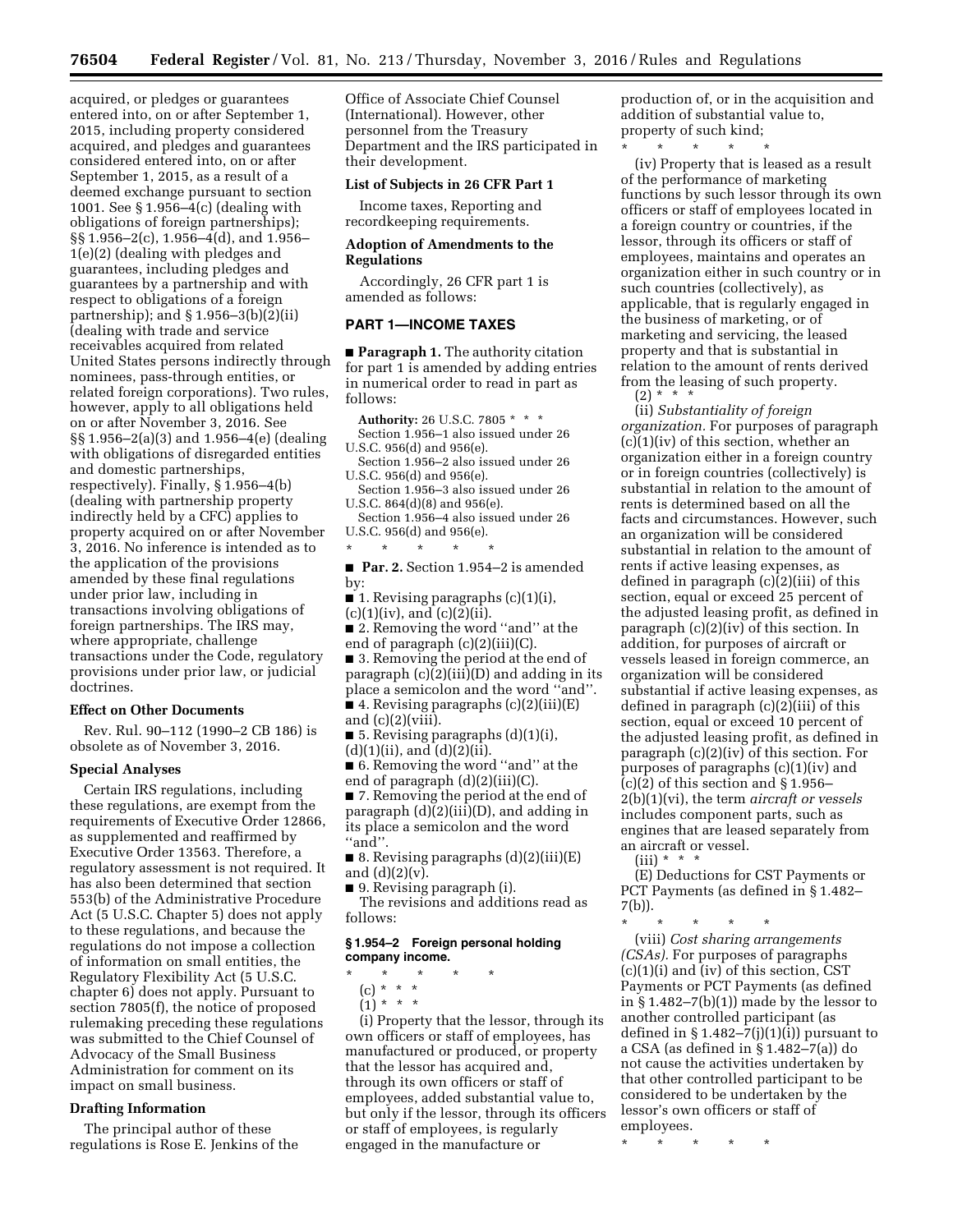$(1)^{\ast}$  \* \*

(i) Property that the licensor, through its own officers or staff of employees, has developed, created, or produced, or property that the licensor has acquired and, through its own officers or staff of employees, added substantial value to, but only so long as the licensor, through its officers or staff of employees, is regularly engaged in the development, creation, or production of, or in the acquisition and addition of substantial value to, property of such kind; or

(ii) Property that is licensed as a result of the performance of marketing functions by such licensor through its own officers or staff of employees located in a foreign country or countries, if the licensor, through its officers or staff of employees, maintains and operates an organization either in such foreign country or in such foreign countries (collectively), as applicable, that is regularly engaged in the business of marketing, or of marketing and servicing, the licensed property and that is substantial in relation to the amount of royalties derived from the licensing of such property.

 $(2)$  \* \* \*

(ii) *Substantiality of foreign organization.* For purposes of paragraph (d)(1)(ii) of this section, whether an organization either in a foreign country or in foreign countries (collectively) is substantial in relation to the amount of royalties is determined based on all of the facts and circumstances. However, such an organization will be considered substantial in relation to the amount of royalties if active licensing expenses, as defined in paragraph (d)(2)(iii) of this section, equal or exceed 25 percent of the adjusted licensing profit, as defined in paragraph (d)(2)(iv) of this section.

 $(iii)$  \*

(E) Deductions for CST Payments or PCT Payments (as defined in § 1.482– 7(b)).

\* \* \* \* \*

(v) *Cost sharing arrangements (CSAs).*  For purposes of paragraphs (d)(1)(i) and (ii) of this section, CST Payments or PCT Payments (as defined in § 1.482– 7(b)(1)) made by the licensor to another controlled participant (as defined in  $\S 1.482-7(j)(1)(i)$  pursuant to a CSA (as defined in § 1.482–7(a)) do not cause the activities undertaken by that other controlled participant to be considered to be undertaken by the licensor's own officers or staff of employees.

\* \* \* \* \* (i) *Effective/applicability dates*—(1) *Paragraphs (c)(2)(v) through (vii).*  Paragraphs  $(c)(2)(v)$  through (vii) of this section and *Example 6* of paragraph

(c)(3) of this section apply to taxable years of controlled foreign corporations beginning on or after May 2, 2006, and for taxable years of United States shareholders with or within which such taxable years of the controlled foreign corporations end. Taxpayers may elect to apply paragraphs  $(c)(2)(v)$  through (vii) to taxable years of controlled foreign corporations beginning after December 31, 2004, and for taxable years of United States shareholders with or within which such taxable years of the controlled foreign corporations end. If an election is made to apply § 1.956–  $2(b)(1)(vi)$  to taxable years beginning after December 31, 2004, then the election must also be made for paragraphs  $(c)(2)(v)$  through (vii) of this section.

(2) *Other paragraphs.* Paragraphs  $(c)(1)(i)$  and  $(d)(1)(i)$  of this section apply to rents or royalties, as applicable, received or accrued during taxable years of controlled foreign corporations ending on or after September 1, 2015, and to taxable years of United States shareholders in which or with which such taxable years end, but only with respect to property manufactured, produced, developed, or created, or in the case of acquired property, property to which substantial value has been added, on or after September 1, 2015. Paragraphs  $(c)(1)(iv)$ ,  $(c)(2)(ii)$ ,  $(c)(2)(iii)(E), (c)(2)(viii), (d)(1)(ii),$  $(d)(2)(ii)$ ,  $(d)(2)(iii)(E)$ , and  $(d)(2)(v)$  of this section apply to rents or royalties, as applicable, received or accrued during taxable years of controlled foreign corporations ending on or after September 1, 2015, and to taxable years of United States shareholders in which or with which such taxable years end, to the extent that such rents or royalties are received or accrued on or after September 1, 2015. See § 1.954– 2(c)(1)(i), (c)(1)(iv), (c)(2)(ii), (c)(2)(iii),  $(d)(1)(i), (d)(1)(ii), (d)(2)(ii), and$ (d)(2)(iii), as contained in 26 CFR part 1 revised as of April 1, 2015, for rules applicable to rents or royalties, as applicable, received or accrued before September 1, 2015.

\* \* \* \* \*

# **§ 1.954–2T [Removed]**

■ **Par. 3.** Section 1.954–2T is removed.

■ **Par. 4.** Section 1.956-1 is amended by:

■ 1. Revising the section heading and paragraphs (a) and (b).

■ 2. Removing and reserving paragraphs (c) and (d).

■ 3. Revising paragraphs (e)(2) and (g). The revisions read as follows:

#### **§ 1.956–1 Shareholder's pro rata share of the average of the amounts of United States property held by a controlled foreign corporation.**

(a) *In general.* Subject to the provisions of section 951(a) and the regulations thereunder, a United States shareholder of a controlled foreign corporation is required to include in gross income the amount determined under section 956 with respect to the shareholder for the taxable year but only to the extent not excluded from gross income under section 959(a)(2) and the regulations thereunder.

(b) *Amount of United States property held indirectly by a controlled foreign corporation*—(1) *General rule.* For purposes of section 956, United States property held indirectly by a controlled foreign corporation includes—

(i) United States property held on behalf of the controlled foreign corporation by a trustee or a nominee;

(ii) United States property acquired by any other foreign corporation that is controlled by the controlled foreign corporation if a principal purpose of creating, organizing, or funding by any means (including through capital contributions or debt) the other foreign corporation is to avoid the application of section 956 with respect to the controlled foreign corporation; and

(iii) Property acquired by a partnership that is controlled by the controlled foreign corporation if the property would be United States property if held directly by the controlled foreign corporation, and a principal purpose of creating, organizing, or funding by any means (including through capital contributions or debt) the partnership is to avoid the application of section 956 with respect to the controlled foreign corporation.

(2) *Control.* For purposes of paragraphs (b)(1)(ii) and (iii) of this section, a controlled foreign corporation controls a foreign corporation or partnership if the controlled foreign corporation and the other foreign corporation or partnership are related within the meaning of section 267(b) or section 707(b). For this purpose, in determining whether two corporations are members of the same controlled group under section 267(b)(3), a person is considered to own stock owned directly by such person, stock owned for the purposes of section 1563(e)(1), and stock owned with the application of section 267(c).

(3) *Coordination rule.* Paragraph (b)(1)(iii) of this section applies only to the extent that the amount of United States property that is treated under that paragraph as held indirectly by a

 $(d) * * * *$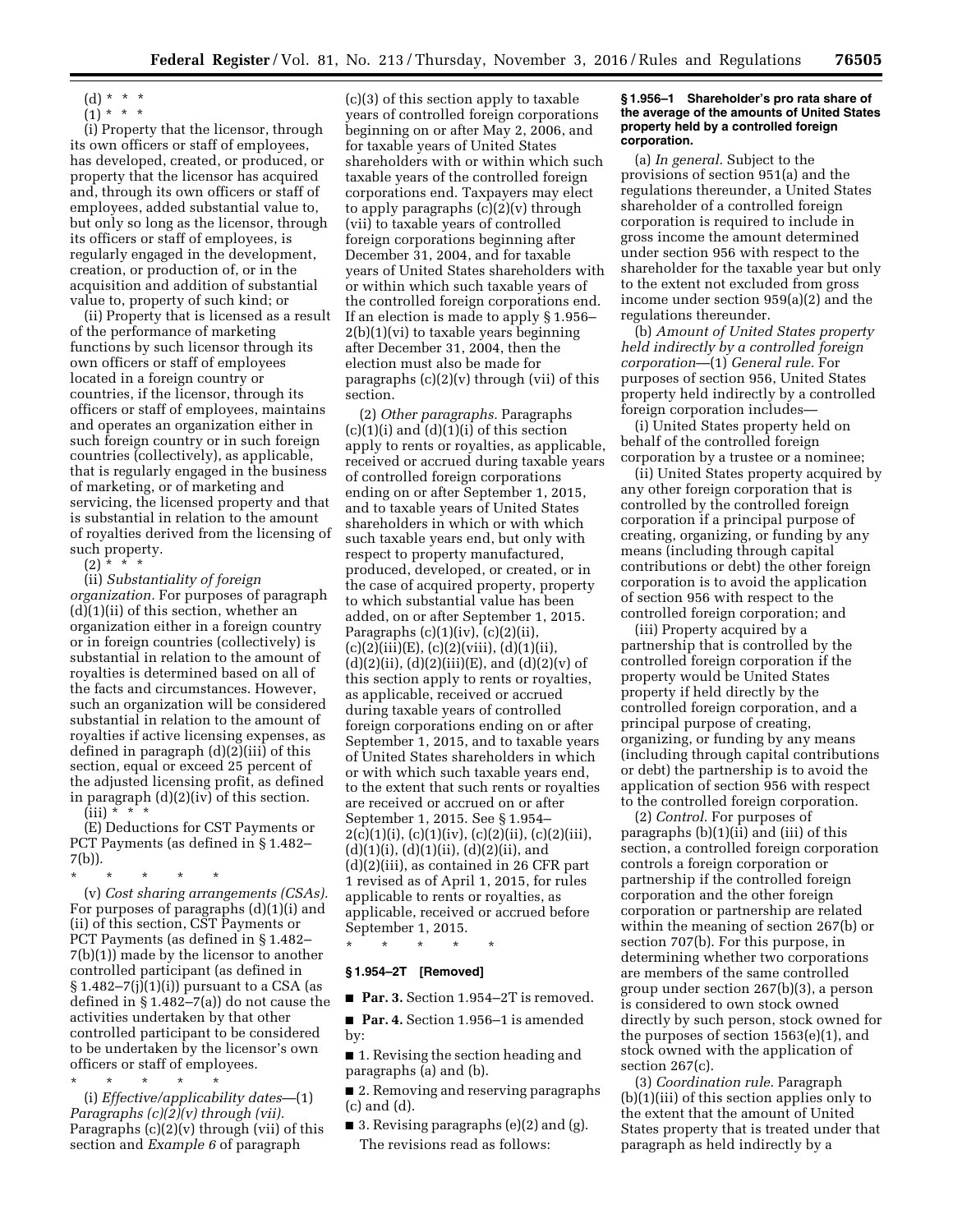controlled foreign corporation through the partnership exceeds the sum of—

(i) The amount of United States property described in paragraph  $(b)(1)(iii)$  of this section that is treated as held by the controlled foreign corporation as a result of the application of § 1.956–4(b) with respect to the partnership; and

(ii) The amount of United States property that is treated as held by the controlled foreign corporation as a result of the application of § 1.956–4(c) with respect to any portion of an obligation attributable to the funding described in paragraph (b)(1)(iii) of this section of the partnership by the controlled foreign corporation.

(4) *Examples.* The following examples illustrate the rules of this paragraph (b). In each example, P is a domestic corporation that wholly owns two controlled foreign corporations, FS1 and FS2.

*Example 1.* (i) *Facts.* FS1 sells inventory to FS2 in exchange for trade receivables due in 60 days. Avoiding the application of section 956 with respect to FS1 was not a principal purpose of establishing the trade receivables. FS2 has no earnings and profits, and FS1 has substantial accumulated earnings and profits. FS2 makes a loan to P equal to the amount it owes FS1 under the trade receivables. FS2 pays the trade receivables according to their terms.

(ii) *Result.* FS1 will not be considered to indirectly hold United States property under this paragraph (b) because the funding of FS2 through the sale of inventory in exchange for the establishment of trade receivables was not undertaken with a principal purpose of avoiding the application of section 956 with respect to FS1.

*Example 2.* (i) *Facts.* The facts are the same as in *Example 1* of this paragraph (b)(4), except that, with a principal purpose of avoiding the application of section 956 with respect to FS1, FS1 and FS2 agree to defer FS2's payment obligation, and FS2 does not timely pay the receivables.

(ii) *Result.* FS1 is considered to hold indirectly United States property under this paragraph (b) and  $\S 1.956 - 2(a)$  because there was a funding of FS2, a principal purpose of which was to avoid the application of section 956 with respect to FS1.

*Example 3.* (i) *Facts.* FS1 has \$100x of post-1986 undistributed earnings and profits and \$100x post-1986 foreign income taxes, but does not have any cash. FS2 has earnings and profits of at least \$100x, no post-1986 foreign income taxes, and substantial cash. Neither FS1 nor FS2 has earnings and profits described in section 959(c)(1) or section 959(c)(2). FS2 loans \$100x to FS1. FS1 then loans \$100x to P. An income inclusion by P of \$100x under sections 951(a)(1)(B) and 956 with respect to FS1 would result in foreign income taxes deemed paid by P under section 960. A principal purpose of funding FS1 through the loan from FS2 is to avoid the application of section 956 with respect to FS2.

(ii) *Result.* Under paragraph (b)(1)(ii) of this section, FS2 is considered to indirectly hold the \$100x obligation of P that is held by FS1. As a result, P has an income inclusion of \$100x under sections 951(a)(1)(B) and 956 with respect to FS2, and the foreign income taxes deemed paid by P under section 960 is \$0. P does not have an income inclusion under sections 951(a)(1)(B) and 956 with respect to FS1 related to the \$100x loan from FS1 to P.

*Example 4.* (i) *Facts.* FS1 deposits \$100x with BK, an unrelated foreign financial institution. FS2 subsequently borrows \$100x from BK. BK would not have loaned the \$100x to FS2 on the same terms absent FS1's deposit. FS2 loans the \$100x borrowed from BK to P. FS2 has no earnings and profits, and FS1 has substantial accumulated earnings and profits. A principal purpose for the transactions is to avoid the application of section 956 with respect to FS1.

(ii) *Result.* FS1 is considered to hold indirectly United States property under this paragraph (b) and  $\S 1.956 - 2(a)$  because FS1's deposit with BK, which facilitates BK's loan to FS2, is considered a funding by FS1 of FS2, a principal purpose of which was to avoid the application of section 956 with respect to FS1.

*Example 5.* (i) *Facts.* FS1 sells inventory to FS2 in exchange for \$100x. The sale occurred in the ordinary course of FS1's trade or business and FS2's trade or business, and the terms of the sale are consistent with terms that would be observed among parties dealing at arm's length. FS1 makes a \$100x loan to P. FS2 has no earnings and profits, and FS1 has substantial accumulated earnings and profits.

(ii) *Result.* FS2 will not be considered to indirectly hold United States property under this paragraph (b) because a sale in the ordinary course of business for cash on terms that are consistent with those that would be observed among parties dealing at arm's length does not constitute a funding.

*Example 6.* (i) *Facts.* In Year 1, FS2 loans \$100x to FS1 to finance FS1's trade or business. The terms of the loan are consistent with those that would be observed among parties dealing at arm's length. In Year 2, FS1 repays the loan in accordance with the terms of the loan. Immediately after the repayment by FS1, FS2 loans \$100x to P. FS2 has no earnings and profits, and FS1 has substantial accumulated earnings and profits.

(ii) *Result.* FS1 will not be considered to indirectly hold United States property under this paragraph (b) because a repayment of a loan that has terms that are consistent with those that would be observed among parties dealing at arm's length and that is repaid consistent with those terms does not constitute a funding.

*Example 7.* (i) *Facts.* FS1 has substantial earnings and profits. P and FS1 are the only partners in FPRS, a foreign partnership. FS1 contributes \$600x cash to FPRS in exchange for a 60% interest in the partnership, and P contributes real estate located outside the United States (\$400x value) to FPRS in exchange for a 40% interest in the partnership. There are no special allocations in the FPRS partnership agreement. FPRS lends \$100x to P. Under § 1.956–4(b) and

§ 1.956–2(a), FS1 is treated as holding United States property of \$60x (60% x \$100x) as a result of the FPRS loan to P. A principal purpose of creating, organizing, or funding FPRS is to avoid the application of section 956 with respect to FS1.

(ii) *Result.* Before taking into account paragraph (b)(3) of this section, because FS1 controls FPRS and a principal purpose of creating, organizing, or funding FPRS was to avoid the application of section 956 with respect to FS1, FS1 is considered under paragraph (b)(1)(iii) of this section to indirectly hold the \$100x obligation of P that would be United States property if held directly by FS1. However, under paragraph (b)(3) of this section, FS1 is treated as holding United States property under paragraph (b)(1)(iii) only to the extent the amount held indirectly under paragraph (b)(1)(iii) of this section exceeds the sum of the amount of the United States property that FS1 is treated as holding as a result of the application of § 1.956–4(b) with respect to FPRS. The amount of United States property that FS1 is treated as indirectly holding under paragraph (b)(1)(iii) of this section and  $\S 1.956-2(a)$  ( $\S 100x$ ) exceeds the amount determined under § 1.956–4(b) (\$60x) by \$40x. Thus, FS1 is considered to hold United States property within the meaning of section 956(c) in the amount of \$100x (\$60x under § 1.956–4(b) and \$40x under paragraphs  $(b)(1)(iii)$  and  $(b)(3)$  of this section).

*Example 8.* (i) *Facts.* FS1 and FS2 have substantial earnings and profits. P and FS1 are the only partners in FPRS, a foreign partnership. There are no special allocations in the FPRS partnership agreement. P's liquidation value percentage with respect to FPRS is 40%, and FS1's liquidation value percentage with respect to FPRS is 60%. FS2 lends \$100x to FPRS, and FPRS lends \$100x to P. Under § 1.956–4(c) and § 1.956–2(a), FS2 is treated as holding United States property of \$40x (40% x \$100x) as a result of its loan to FPRS. A principal purpose of funding FPRS is to avoid the application of section 956 with respect to FS2.

(ii) *Result.* Before taking into account paragraph (b)(3) of this section, because FS2 controls FPRS and a principal purpose of funding FPRS was to avoid the application of section 956 with respect to FS2, FS2 is considered under paragraph (b)(1)(iii) of this section to indirectly hold the \$100x obligation of P that would be United States property if held directly by FS2. However, under paragraph (b)(3) of this section, FS2 is treated as holding United States property under paragraph (b)(1)(iii) only to the extent the amount held indirectly under paragraph (b)(1)(iii) of this section exceeds the amount of United States property that FS2 is treated as holding as a result of the application of § 1.956–4(c) with respect to the obligation with which FS2 funds FPRS. The amount of United States property that FS2 is treated as indirectly holding under paragraph (b)(1)(iii) of this section and § 1.956–2(a) (\$100x) exceeds the amount determined under § 1.956–4(c) (\$40x) by \$60x. Thus, FS2 is considered to hold United States property within the meaning of section 956(c) in the amount of \$100x (\$40x under § 1.956–4(c) and \$60x under paragraphs (b)(1)(iii) and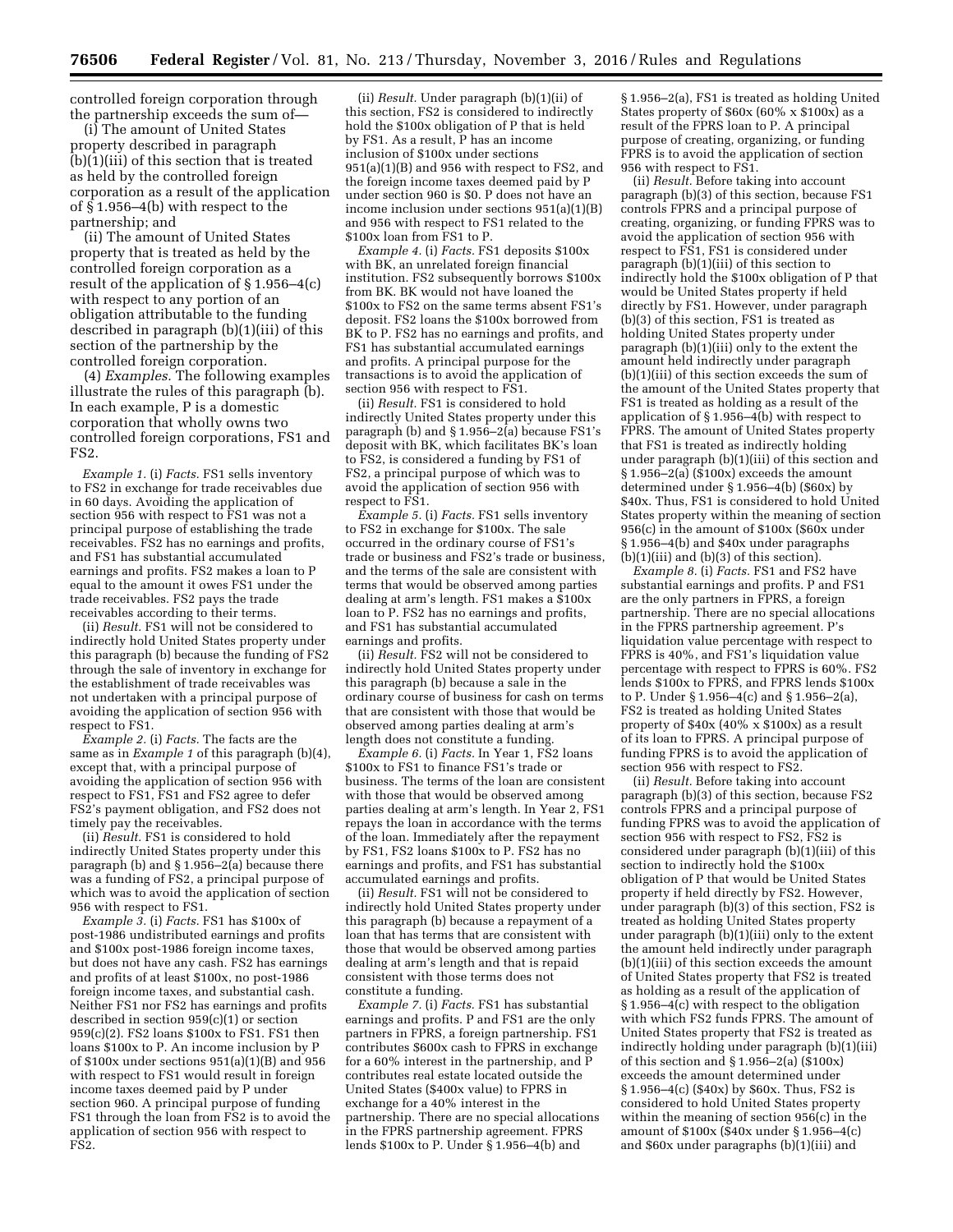(b)(3) of this section). P does not have an income inclusion under sections 951(a)(1)(B) and 956 with respect to FS1 related to the P obligation held by FPRS.

(c)–(d) [Reserved]

(e) \* \* \*

(2) *Rule for pledges and guarantees.*  For purposes of this section, the amount of an obligation treated as held (before application of  $\S 1.956-4(b)$  as a result of a pledge or guarantee described in § 1.956–2(c) is the unpaid principal amount of the obligation on the applicable determination date.

\* \* \* \* \* (g) *Effective/applicability date.* (1) Paragraph (a) of this section applies to taxable years of controlled foreign corporations ending on or after November 3, 2016, and to taxable years of United States shareholders in which or with which such taxable years end.

(2) Paragraph (b) of this section applies to taxable years of controlled foreign corporations ending on or after September 1, 2015, and to taxable years of United States shareholders in which or with which such taxable years end, with respect to property acquired on or after September 1, 2015. See paragraph (b)(4) of § 1.956–1T, as contained in 26 CFR part 1 revised as of April 1, 2015, for the rules applicable to taxable years of controlled foreign corporations ending before September 1, 2015, and property acquired before September 1, 2015. For purposes of this paragraph (g)(2), a deemed exchange of property pursuant to section 1001 on or after September 1, 2015 constitutes an acquisition of the property on or after that date.

(3) Paragraph (e)(2) of this section applies to taxable years of controlled foreign corporations ending on or after November 3, 2016, and taxable years of United States shareholders in which or with which such taxable years end, with respect to pledges or guarantees entered into on or after September 1, 2015. For purposes of this paragraph (g)(3), a pledgor or guarantor is treated as entering into a pledge or guarantee when there is a significant modification, within the meaning of § 1.1001–3(e), of an obligation with respect to which it is a pledgor or guarantor on or after September 1, 2015.

\* \* \* \* \*

■ **Par. 5.** Section 1.956–1T is revised to read as follows:

#### **§ 1.956–1T Shareholder's pro rata share of the average of the amounts of United States property held by a controlled foreign corporation.**

(a) through (e)(4) [Reserved] (5) Exclusion for certain recourse obligations. For purposes of § 1.956– 1(e)(1) of the regulations, in the case of an investment in United States property consisting of an obligation of a related person, as defined in section 954(d)(3) and paragraph (f) of § 1.954–1, a liability will not be recognized as a specific charge if the liability representing the charge is with recourse with respect to the general credit or other assets of the investing controlled foreign corporation.

(e)(6) [Reserved]. For further guidance, see § 1.956–1(e)(6).

(f) Effective/applicability date. Paragraph (e)(5) of this section applies to investments made on or after June 14, 1988.

(g)–(h) [Reserved]

■ **Par. 6.** Section 1.956–2 is amended by:

■ 1. Revising paragraphs  $(a)(3)$ ,  $(c)(1)$ , and (c)(2).

■ 2. Adding *Example 4* to paragraph  $(c)(3)$ .

■ 3. Adding paragraph (h).

The revisions and addition read as follows:

## **§ 1.956–2 Definition of United States property.**

 $(a) * * * *$ 

(3) *Treatment of disregarded entities.*  For purposes of section 956, an obligation of a business entity (as defined in § 301.7701–2(a) of this chapter) that is disregarded as an entity separate from its owner for federal tax purposes under §§ 301.7701–1 through 301.7701–3 of this chapter is treated as an obligation of its owner.

\* \* \* \* \* (c) *Treatment of pledges and guarantees*—(1) *General rule.* Except as provided in paragraph (c)(4) of this section, for purposes of section 956, any obligation of a United States person with respect to which a controlled foreign corporation or a partnership is a pledgor or guarantor will be considered to be held by the controlled foreign corporation or the partnership, as the case may be. See  $\S 1.956-1(e)(2)$  for rules that determine the amount of the obligation treated as held by a pledgor or guarantor under this paragraph (c). For rules that treat an obligation of a foreign partnership as an obligation of the partners in the foreign partnership for purposes of section 956, see § 1.956– 4(c).

(2) *Indirect pledge or guarantee.* If the assets of a controlled foreign corporation or a partnership serve at any time, even though indirectly, as security for the performance of an obligation of a United States person, then, for purposes of paragraph (c)(1) of this section, the controlled foreign corporation or partnership will be considered a pledgor or guarantor of

that obligation. If a partnership is considered a pledgor or guarantor of an obligation, a controlled foreign corporation that is a partner in the partnership will not also be treated as a pledgor or guarantor of the obligation solely as a result of its ownership of an interest in the partnership. For purposes of this paragraph, a pledge of stock of a controlled foreign corporation representing at least 662⁄3 percent of the total combined voting power of all classes of voting stock of such corporation will be considered an indirect pledge of the assets of the controlled foreign corporation if the pledge is accompanied by one or more negative covenants or similar restrictions on the shareholder effectively limiting the corporation's discretion to dispose of assets and/or incur liabilities other than in the ordinary course of business. See § 1.956–4(d) for guidance on the treatment of indirect pledges or guarantees of an obligation of a partnership attributed to its partners under § 1.956–4(c).

 $(3) * * * *$ 

*Example 4.* (i) *Facts.* USP, a domestic corporation, owns 70% of the stock of FS, a controlled foreign corporation, and a 90% interest in FPRS, a foreign partnership. X, an unrelated foreign person, owns 30% of the stock of FS. Y, an unrelated foreign person, owns a 10% interest in FPRS. There are no special allocations in the FPRS partnership agreement. FPRS borrows \$100x from Z, an unrelated person. FS pledges its assets as security for FPRS's performance of its obligation to repay the \$100x loan. USP's share of the \$100x FPRS obligation, determined in accordance with its liquidation value percentage, is \$90x. Under  $§$  1.956–4(c), \$90 $x$  of the FPRS obligation is treated as an obligation of USP for purposes of section 956.

(ii) *Result.* For purposes of section 956, under paragraph  $(c)(1)$  of this section, FS is considered to hold an obligation of USP in the amount of \$90x, and thus is treated as holding United States property in the amount of \$90x.

\* \* \* \* \* (h) *Effective/applicability date.* (1) Paragraph (a)(3) of this section applies to taxable years of controlled foreign corporations ending on or after November 3, 2016, and taxable years of United States shareholders in which or with which such taxable years end, with respect to obligations held on or after November 3, 2016.

(2) Paragraphs  $(c)(1)$ ,  $(c)(2)$ , and *Example 4* of paragraph (c)(3) of this section apply to taxable years of controlled foreign corporations ending on or after November 3, 2016, and taxable years of United States shareholders in which or with which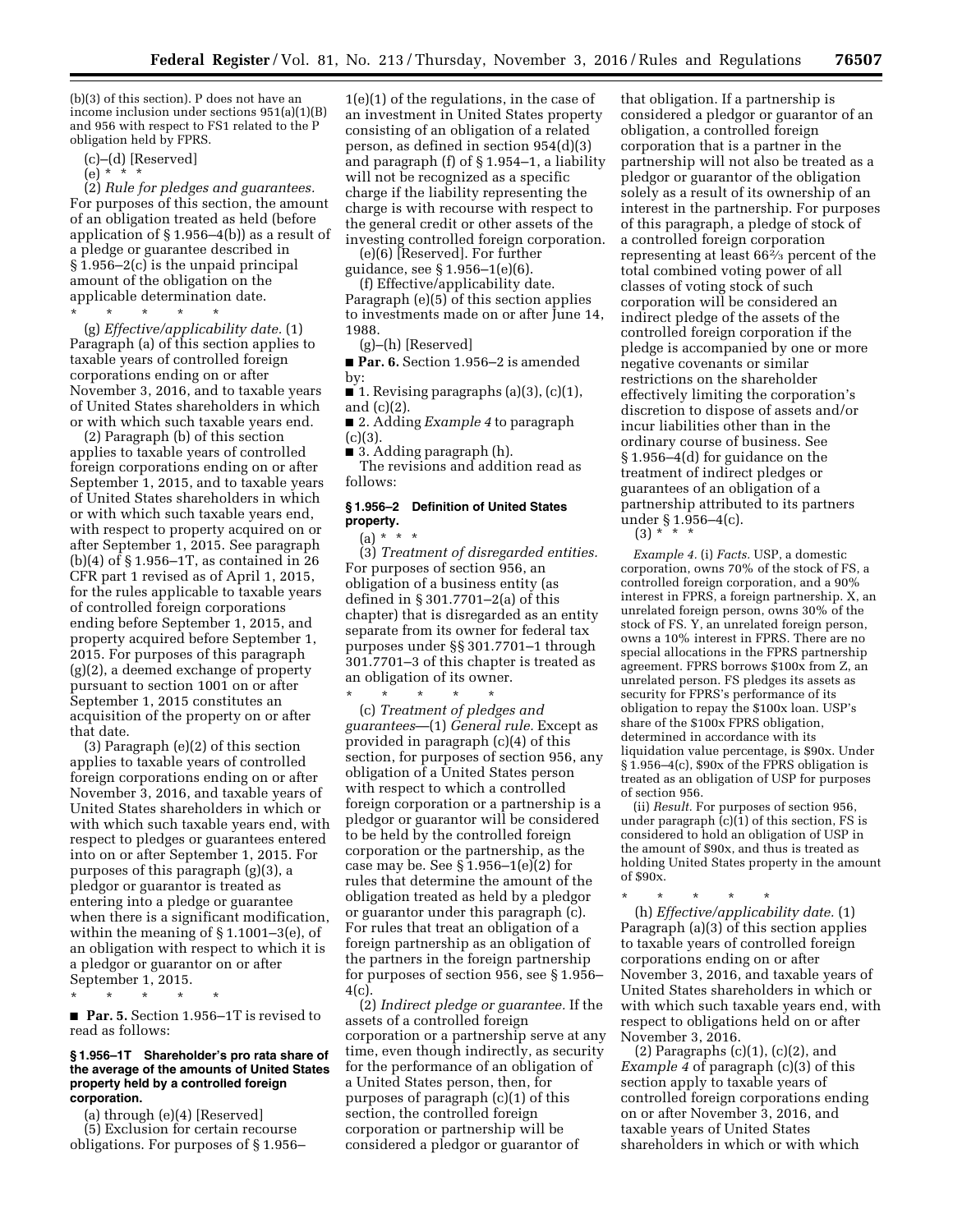such taxable years end, with respect to pledges and guarantees entered into on or after September 1, 2015. For purposes of this paragraph (h)(2), a pledgor or guarantor is treated as entering into a pledge or guarantee when there is a significant modification, within the meaning of § 1.1001–3(e), of an obligation with respect to which it is a pledgor or guarantor on or after September 1, 2015.

\* \* \* \* \*

■ **Par. 7.** Section § 1.956–3 is added to read as follows:

#### **§ 1.956–3 Certain trade or service receivables acquired from United States persons.**

(a) *In general.* For purposes of section 956(a) and § 1.956–1, the term ''United States property'' also includes any trade or service receivable if the trade or service receivable is acquired (directly or indirectly) from a related person who is a United States person (as defined in section 7701(a)(30)) (a *related United States person*) and the obligor under the receivable is a United States person. A trade or service receivable described in this paragraph is considered to be United States property notwithstanding the exceptions (other than subparagraph  $(H)$ ) contained in section 956(c)(2). The terms ''trade or service receivable'' and ''related person'' have the respective meanings given to the terms by section 864(d) and the regulations thereunder, including § 1.864–8T(b). For purposes of this section, the exception in § 1.956– 2T(d)(2)(ii) does not apply to trade or service receivables described in this paragraph.

(b) *Acquisition of a trade or service receivable*—(1) *General rule.* The rules of § 1.864–8T(c)(1) apply to determine whether a controlled foreign corporation has acquired a trade or service receivable.

(2) *Indirect acquisitions*—(i) *Acquisition through unrelated person.* A trade or service receivable is considered acquired from a related person when it is acquired from an unrelated person who acquired (directly or indirectly) the receivable from a person who is a related person to the acquiring person.

(ii) *Acquisition by nominee, passthrough entity, or related foreign corporation.* A controlled foreign corporation is treated as holding a trade or service receivable that is held by a nominee on its behalf, or by a simple trust or other pass-through entity (other than a partnership) to the extent of its direct or indirect ownership or beneficial interest in such simple trust or other pass-through entity. See §§ 1.956–1(b) and 1.956–4(b) for rules that may treat a controlled foreign

corporation as indirectly holding a trade or service receivable held by a foreign corporation or partnership. A controlled foreign corporation that is treated as holding a trade or service receivable held by another person (the *direct holder*) (or that would be treated as holding the receivable if the receivable were United States property or would be United States property if held directly by the controlled foreign corporation) is considered to have acquired the receivable from the person from whom the direct holder acquired the receivable. This paragraph (b)(2)(ii) does not limit the application of paragraph (b)(2)(iii) of this section. The following examples illustrate the application of this paragraph (b)(2)(ii):

*Example 1.* (i) *Facts.* A domestic corporation, P, wholly owns a controlled foreign corporation, FS, with substantial earnings and profits. FS contributes \$200x of cash to a partnership, PRS, in exchange for an 80% partnership interest. An unrelated foreign person contributes real estate located in a foreign country with a fair market value of \$50x to PRS for the remaining 20% partnership interest. There are no special allocations in the PRS partnership agreement. PRS uses the \$200x of cash received from FS to purchase trade receivables from P. The obligors with respect to the trade receivables are United States persons that are not related to any partner in PRS. The liquidation value percentage, as determined under § 1.956– 4(b), for FS with respect to PRS is 80%. A principal purpose of funding PRS (through FS's cash contribution) is to avoid the application of section 956 with respect to FS.

(ii) *Result.* Under § 1.956–4(b)(1), FS is treated as holding 80% of the trade receivables acquired by PRS from P, with a basis equal to  $$160x (80\% \times $200x, PRS's$ basis in the trade receivables). However, because FS controls PRS and a principal purpose of FS funding PRS was to avoid the application of section 956 with respect to FS, under § 1.956–1(b), if the trade receivables would be United States property if held directly by FS, FS additionally would be treated as holding the trade receivables to the extent that they exceed the amount of the receivables it holds under § 1.956–4(b), which is  $$40x$  ( $$200x - $160x$ ). Accordingly, under this paragraph (b)(2)(ii), FS is treated as having acquired from P, a related United States person, the trade receivables that it is treated as holding with a basis equal to \$200x  $($160x + $40x)$ . Thus, FS is treated as holding United States property with a basis of \$200x under paragraph (a) of this section.

*Example 2.* (i) *Facts.* A domestic corporation, P, wholly owns a controlled foreign corporation, FS1, that has earnings and profits of at least \$300x. FS1 organizes a foreign corporation, FS2, with a \$200x cash contribution. FS2 uses the cash contribution to purchase trade receivables from P. The obligors with respect to the trade receivables are unrelated United States persons. A principal purpose of funding FS2 (through FS1's cash contribution) is to avoid the

application of section 956 with respect to FS1.

(ii) *Result.* Under § 1.956–1(b), if the trade receivables held by FS2 were United States property, FS1 would be treated as holding the trade receivables held by FS2 because FS1 controls FS2 and a principal purpose of FS1 funding FS2 was to avoid the application of section 956 with respect to FS1. Accordingly, under this paragraph (b)(2)(ii), FS1 is treated as having acquired from P, a related United States person, the trade receivables that it would be treated as holding with a basis equal to \$200x. Thus, FS1 is treated as holding United States property with a basis of \$200x under paragraph (a) of this section.

(iii) *Swap or pooling arrangements.* A trade or service receivable of a United States person is considered to be a trade or service receivable acquired from a related United States person and subject to the rules of this section when it is acquired in accordance with an arrangement that involves two or more groups of related persons, if the groups are unrelated to each other and the effect of the arrangement is that one or more persons in each group acquire (directly or indirectly) trade or service receivables from one or more unrelated United States persons who are also parties to the arrangement in exchange for reciprocal purchases of receivables from related United States persons. The following example illustrates the application of this paragraph (b)(2)(iii):

*Example.* (i) *Facts.* Controlled foreign corporations A, B, C, and D are whollyowned subsidiaries of domestic corporations M, N, O, and P, respectively. M, N, O, and P are not related persons. According to a prearranged plan, A, B, C, and D each acquire trade or service receivables from M, N, O, and/or P. The obligors under some or all of the receivables acquired by each of A, B, C, and D are United States persons.

(ii) *Result.* The effect of the prearranged plan is that each of A, B, C, and D acquires trade or service receivables of United States persons from one or more unrelated United States persons who are also parties to the arrangement, in exchange for reciprocal purchases of receivables from a related United States person. Accordingly, each of A, B, C, and D is treated as holding a trade or service receivable acquired from a related United States person and is subject to the rules of this section. As a result, each of A, B, C, and D is treated as holding an amount of United States property equal to its adjusted basis in the receivables acquired pursuant to the arrangement with respect to which the obligors are United States persons.

(iv) *Financing arrangements.* If a controlled foreign corporation participates (directly or indirectly) in a lending transaction that results in a loan to a United States person who purchases property described in section 1221(a)(1) (*inventory property*) or services from a related United States person, or to any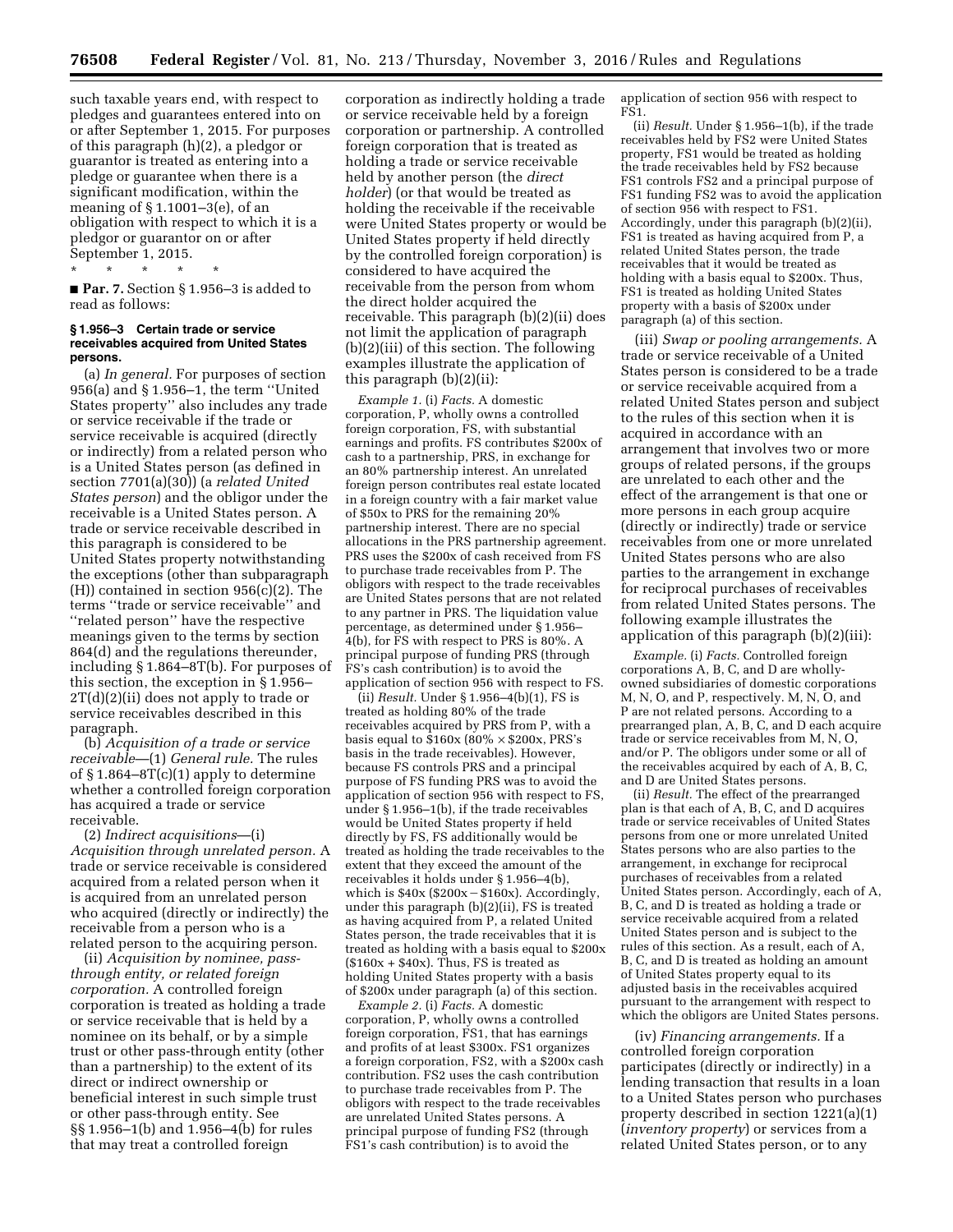person who purchases from a related United States person trade or service receivables under which the obligor is a United States person, or to a person who is a related person with respect to the purchaser, and if the loan would not have been made or maintained on the same terms but for the corresponding purchase, then the controlled foreign corporation is considered to have indirectly acquired a trade or service receivable described in paragraph (a) of this section. For purposes of this paragraph (b)(2)(iv), it is immaterial that the sums lent are not, in fact, the sums used to finance the purchase of the inventory property or services or trade or service receivables from a related United States person. The amount to be taken into account with respect to the United States property treated as held by a controlled foreign corporation as a result of the application of this paragraph (b)(2)(iv) is the lesser of the amount lent pursuant to a lending transaction described in this paragraph (b)(2)(iv) and the purchase price of the inventory property, services, or trade or service receivables. The following examples illustrate the application of this paragraph (b)(2)(iv):

*Example 1.* (i) *Facts.* P, a domestic corporation, owns all of the outstanding stock of FS1, a controlled foreign corporation. P sells inventory property for \$200x to X, an unrelated United States person. FS1 makes a \$100x short-term loan to X, which loan would not have been made or maintained on the same terms but for X's purchase of P's inventory property.

(ii) *Result.* FS1 directly participates in a lending transaction described in this paragraph (b)(2)(iv). Thus, FS1 is considered to have acquired a trade or service receivable described in paragraph (a) of this section. That is, FS1 is considered to have acquired a trade or service receivable of a United States person from a related United States person. As a result, FS1 is treated as holding United States property in the amount of \$100x.

*Example 2.* (i) *Facts.* The facts are the same as in *Example 1* of this paragraph (b)(2)(iv), except that instead of loaning money to X directly, FS1 deposits \$300x with an unrelated financial institution that loans \$200x to X in order for X to purchase P's inventory property. The loan would not have been made or maintained on the same terms but for the corresponding deposit.

(ii) *Result.* FS1 is considered to have acquired a trade or service receivable described in paragraph (a) of this section because FS1 indirectly participates in a lending transaction described in this paragraph (b)(2)(iv). See Rev. Rul. 87–89, 1987–2 CB 195. That is, FS1 is considered to have acquired a trade or service receivable of a United States person from a related United States person. Thus, FS1 is treated as holding United States property in the amount of \$200x.

*Example 3.* (i) *Facts.* P, a domestic corporation, owns all of the outstanding stock of FS1, a controlled foreign corporation. FS1 makes a \$300x loan to U, an unrelated foreign corporation, in connection with U's purchase from P of receivables from the sale of inventory property by P to United States obligors for \$200x.

(ii) *Result.* FS1 is considered to have acquired a trade or service receivable described in paragraph (a) of this section because FS1 directly participates in a lending transaction described in this paragraph (b)(2)(iv). That is, FS1 is considered to have acquired a trade or service receivable of a United States person from a related United States person. Thus, FS1 is treated as holding United States property in the amount of \$200x.

(c) *Substitution of obligor.* For purposes of this section, the substitution of another person for a United States obligor is disregarded, unless it can be demonstrated by the parties to the transaction that the primary purpose for the arrangement was not the avoidance of section 956. The following example illustrates the application of this paragraph (c):

*Example.* (i) *Facts.* P, a domestic corporation, owns all of the outstanding stock of FS1, a controlled foreign corporation with substantial accumulated earnings and profits. P sells inventory property to X, a domestic corporation unrelated to P. To pay for the inventory property, X arranges for a foreign financing entity to issue a note to P. P then sells the note to FS1. P and X cannot demonstrate that the primary purpose for X's assignment of the payment obligation to the foreign financing entity was not the avoidance of section 956.

(ii) *Result.* The substitution of the foreign financing entity for X is disregarded, and FS1 is treated as holding an obligation of a United States person acquired from a related United States person. Thus, FS1 is treated as holding United States property in the amount of the purchase price of the note.

(d) *Effective/applicability date*—(1) Except as provided in paragraph (d)(2) of this section, this section applies to trade or service receivables acquired (directly or indirectly) after March 1, 1984.

(2) Paragraph (b)(2)(ii) of this section applies to taxable years of controlled foreign corporations ending on or after November 3, 2016, and taxable years of United States shareholders in which or with which such taxable years end, with respect to trade or service receivables acquired on or after September 1, 2015. For purposes of this paragraph (d), a significant modification, within the meaning of § 1.1001–3(e), of a trade or service receivable on or after September 1, 2015, constitutes an acquisition of the trade or service receivable on or after that date.

## **§ 1.956–3T [Removed]**

■ Par. 8. Section 1.956-3T is removed. ■ **Par. 9.** Section 1.956–4 is added to read as follows:

#### **§ 1.956–4 Certain rules applicable to partnerships.**

(a) *Overview.* This section provides rules concerning the application of section 956 to certain obligations of and property held by a partnership. Paragraph (b) of this section provides rules concerning United States property held indirectly by a controlled foreign corporation through a partnership. Paragraph (c) of this section provides rules that generally treat obligations of a foreign partnership as obligations of the partners in the foreign partnership, as well as a special rule that treats a partner that is a United States person as owing additional amounts of a partnership obligation in certain circumstances. Paragraph (d) of this section sets forth a rule concerning the application of the indirect pledge or guarantee rule to obligations of partnerships. Paragraph (e) of this section provides that obligations of a domestic partnership are obligations of a United States person. Paragraph (f) of this section provides effective and applicability dates. See §§ 1.956–1(b) and 1.956–2(c) for additional rules applicable to partnerships.

(b) *Property held indirectly through a partnership*—(1) *General rule.* For purposes of section 956, a partner in a partnership is treated as holding its attributable share of any property held by the partnership (including an obligation that the partnership is treated as holding as a result of the application of § 1.956–2(c)). A partner's attributable share of partnership property is determined under the rules set forth in paragraph (b)(2) of this section. An upper-tier partnership's attributable share of the property of a lower-tier partnership is treated as property of the upper-tier partnership for purposes of applying this paragraph (b)(1) to the partners of the upper-tier partnership. For purposes of section 956, a partner's adjusted basis in the property of the partnership equals the partner's attributable share of the partnership's adjusted basis in the property, as determined under the rules set forth in paragraph (b)(2) of this section, taking into account any adjustments to basis under section 743(b) (with respect to the partner) or section 734(b) or any similar adjustments to basis. The rules in § 1.956–1(e)(2) apply to determine the amount of an obligation treated as held by a partnership as a result of the application of § 1.956–2(c). See § 1.956–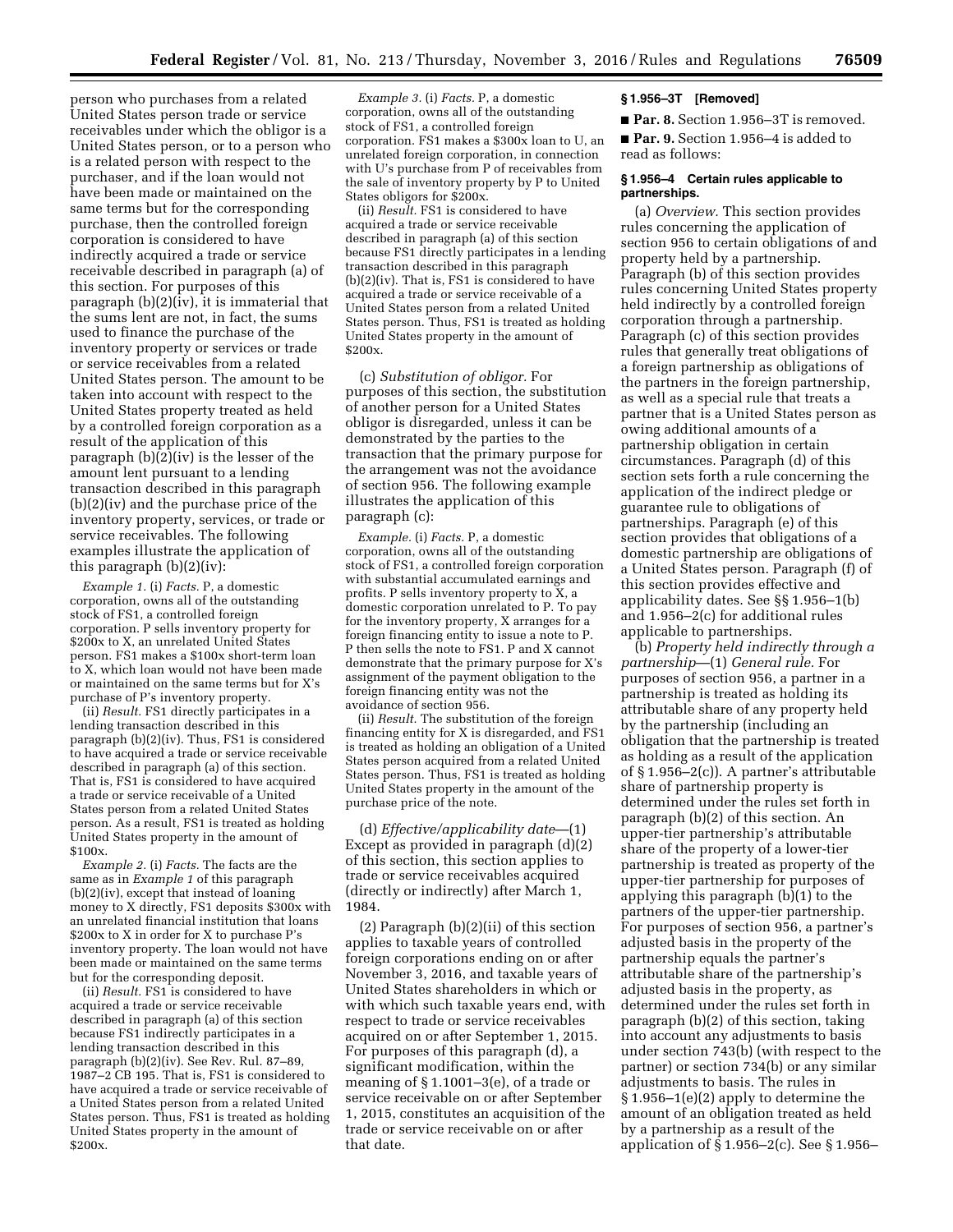1(b) for special rules that may treat a controlled foreign corporation as holding a greater amount of United States property held by a partnership than the amount determined under this section.

(2) *Methodology*—(i) *Liquidation value percentage*—(A) *Calculation.*  Except as otherwise provided in paragraph (b)(2)(ii) of this section, for purposes of paragraph (b)(1) of this section, a partner's attributable share of partnership property is determined in accordance with the partner's liquidation value percentage. For purposes of this paragraph (b)(2)(i) and paragraph (c)(1) of this section, the liquidation value of a partner's interest in a partnership is the amount of cash the partner would receive with respect to the interest if, on the applicable determination date, as provided in paragraph (b)(2)(i)(B) of this section, the partnership sold all of its assets for cash equal to the fair market value of such assets (taking into account section 7701(g)), satisfied all of its liabilities (other than those described in § 1.752– 7), paid an unrelated third party to assume all of its § 1.752–7 liabilities in a fully taxable transaction, and then liquidated. A partner's liquidation value percentage is the ratio (expressed as a percentage) of the liquidation value of the partner's interest in the partnership divided by the aggregate liquidation value of all of the partners' interests in the partnership.

(B) *Determination date.* The *determination date* with respect to a partnership is the most recent of—

(*1*) The formation of the partnership;

(*2*) An event described in § 1.704–  $1(b)(2)(iv)(f)(5)$  or § 1.704– 1(b)(2)(iv)(*s*)(*1*) (a *revaluation event*), irrespective of whether the capital accounts of the partners are adjusted in accordance with § 1.704–1(b)(2)(iv)(*f*); or

(*3*) The first day of the partnership's taxable year, as determined under section 706, provided the liquidation value percentage determined for any partner on that day would differ from the most recently determined liquidation value percentage of that partner by more than 10 percentage points.

(ii) *Special allocations.* For purposes of paragraph (b)(1) of this section, if a partnership agreement provides for the allocation of book income (or, where appropriate, book gain) from a subset of the property of the partnership to a partner other than in accordance with the partner's liquidation value percentage in a particular taxable year (a *special allocation*), then the partner's attributable share of that property is determined solely by reference to the

partner's special allocation with respect to the property, provided the special allocation does not have a principal purpose of avoiding the purposes of section 956.

(3) *Examples.* The following examples illustrate the rule of this paragraph (b):

*Example 1.* (i) *Facts.* USP, a domestic corporation, wholly owns FS, a controlled foreign corporation, which, in turn, owns an interest in FPRS, a foreign partnership. The remaining interest in FPRS is owned by an unrelated foreign person. FPRS holds nondepreciable property with an adjusted basis of \$100x (the ''FPRS property'') that would be United States property if held by FS directly. At the close of quarter 1 of year 1, the liquidation value percentage, as determined under paragraph (b)(2) of this section, for FS with respect to FPRS is 25%. There are no special allocations in the FPRS partnership agreement.

(ii) *Result.* Under paragraph (b)(1) of this section, for purposes of section 956, FS is treated as holding its attributable share of the property held by FPRS with an adjusted basis equal to its attributable share of FPRS's adjusted basis in such property. Under paragraph (b)(2) of this section, FS's attributable share of property held by FPRS is determined in accordance with FS's liquidation value percentage, which is 25%. Thus, FS's attributable share of the FPRS property is 25%, and its attributable share of FPRS's basis in the FPRS property is \$25x. Accordingly, for purposes of determining the amount of United States property held by FS as of the close of quarter 1 of year 1, FS is treated as holding United States property with an adjusted basis of \$25x.

*Example 2.* (i) *Facts.* The facts are the same as in *Example 1* of this paragraph (b)(3), except that the FPRS partnership agreement, which satisfies the requirements of section 704(b), specially allocates 80% of the income with respect to the FPRS property to FS. The special allocation does not have a principal purpose of avoiding the purposes of section 956.

(ii) *Result.* Under paragraph (b)(1) of this section, for purposes of section 956, FS is treated as holding its attributable share of property held by FPRS with an adjusted basis equal to its attributable share of FPRS's adjusted basis in such property. In general, FS's attributable share of property held by FPRS is determined in accordance with FS's liquidation value percentage. However, because the special allocation does not have a principal purpose of avoiding the purposes of section 956, under paragraph (b)(2)(ii) of this section, FS's attributable share of the FPRS property is determined by reference to its special allocation. FS's special allocation percentage for the FPRS property is 80%, and thus FS's attributable share of the FPRS property is 80% and its attributable share of FPRS's basis in the FPRS property is \$80x. Accordingly, for purposes of determining the amount of United States property held by FS as of the close of quarter 1 of year 1, FS is treated as holding United States property with an adjusted basis of \$80x.

*Example 3.* (i) *Facts.* USP, a domestic corporation, wholly owns FS, a controlled foreign corporation, which, in turn, owns an interest in FPRS, a foreign partnership. USP owns the remaining interest in FPRS. FPRS holds property (the ''FPRS property'') that would be United States property if held by FS directly. The FPRS property has an adjusted basis of \$100x and is anticipated to appreciate in value but generate relatively little income. The FPRS partnership agreement, which satisfies the requirements of section 704(b), specially allocates 80% of the income with respect to the FPRS property to USP and 80% of the gain with respect to the disposition of FPRS property to FS. The special allocation does not have a principal purpose of avoiding the purposes of section 956.

(ii) *Result.* Because the special allocation does not have a principal purpose of avoiding the purposes of section 956, under paragraph  $(b)(2)(ii)$  of this section, FS's attributable share of the FPRS property is determined by reference to a special allocation with respect to the FPRS property. Given the income and gain anticipated with respect to the FPRS property, it is appropriate to determine FS's attributable share of the property in accordance with the special allocation of gain. Accordingly, for purposes of determining the amount of United States property held by FS in each year that FPRS holds the FPRS property, FS's attributable share of the FPRS property is 80% and its attributable share of FPRS's basis in the FPRS property is \$80x. Thus, FS is treated as holding United States property with an adjusted basis of \$80x.

(c) *Obligations of a foreign partnership*—(1) *In general.* Except as provided in paragraphs (c)(2) and (c)(3) of this section, for purposes of section 956, an obligation of a foreign partnership is treated as a separate obligation of each of the partners in the partnership to the extent of each partner's share of the obligation. A partner's share of the partnership's obligation is determined in accordance with the partner's liquidation value percentage, as determined under the rules set forth in paragraph (b)(2)(i) of this section, without regard to the rules set forth in paragraph (b)(2)(ii) of this section. An upper-tier partnership's share of an obligation of a lower-tier partnership is treated as an obligation of the upper-tier partnership for purposes of applying this paragraph (c)(1) to the partners of the upper-tier partnership.

(2) *Exception for obligations of partnerships in which neither the lending controlled foreign corporation nor any person related to the lending controlled foreign corporation is a partner.* For purposes of applying section 956 with respect to a controlled foreign corporation, an obligation of a foreign partnership is treated as an obligation of a foreign partnership, and not as an obligation of its partners, if neither the controlled foreign corporation nor any person related to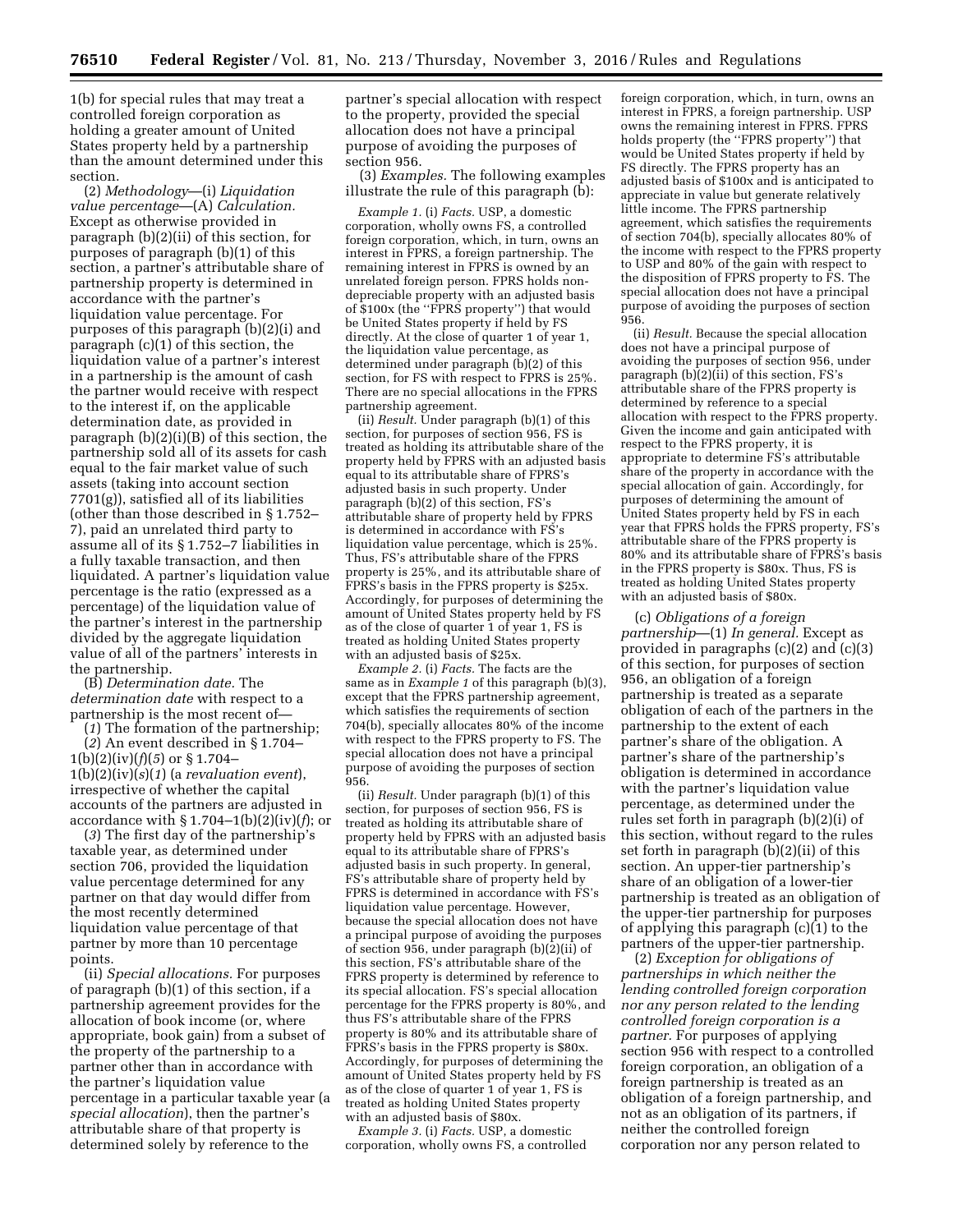the controlled foreign corporation within the meaning of section 954(d)(3) is a partner in the partnership. For purposes of section 956, an obligation treated as an obligation of a foreign partnership pursuant to this paragraph (c)(2) is not an obligation of a United States person.

(3) *Special obligor rule in the case of certain partnership distributions*—(i) *General rule.* For purposes of determining a partner's share of a foreign partnership's obligation under section 956, if the foreign partnership distributes an amount of money or property to a partner that is related to a controlled foreign corporation within the meaning of section 954(d)(3) and whose obligation would be United States property if held (or if treated as held) by the controlled foreign corporation, and the foreign partnership would not have made the distribution but for a funding of the partnership through an obligation held (or treated as held) by a controlled foreign corporation, notwithstanding § 1.956– 1(e), the partner's share of the partnership obligation is the greater of—

(A) The partner's share of the partnership obligation as determined under paragraph (c)(1) of this section; and

(B) The lesser of the amount of the distribution to the partner that would not have been made but for the funding of the partnership and the amount of the obligation (as determined under  $§ 1.956 - 1(e)$ 

(ii) *Deemed treatment*—(A) For purposes of applying paragraph (c)(3)(i) of this section, in the case of a distribution of liquid assets by a foreign partnership to a partner, the foreign partnership is treated as if it would not have made the distribution of liquid assets to the partner but for the funding of the partnership through an obligation or obligations held (or treated as held) by the controlled foreign corporation to the extent the foreign partnership does not have sufficient liquid assets to make the distribution immediately prior to the distribution, without taking into account the obligation or obligations.

(B) If the controlled foreign corporation holds (or is treated as holding) multiple obligations of the foreign partnership, paragraph (c)(3)(ii)(A) of this section applies to the obligations in reverse chronological order starting with the obligation that was acquired (or the obligation with respect to which a pledge or guarantee was entered into) closest in time to the distribution. Paragraph (c)(3)(ii)(A) of this section applies to an obligation only to the extent that the full amount of the distribution is not otherwise treated,

pursuant to paragraph (c)(3)(ii)(A) of this section, as if it would not have been made but for the funding of the partnership through one or more other obligations.

(C) For purposes of paragraph (c)(3)(ii) of this section, a significant modification, within the meaning of § 1.1001–3(e), of an obligation constitutes an acquisition of the obligation on or after that date, and a pledgor or guarantor is treated as entering into a pledge or guarantee when there is a significant modification, within the meaning of § 1.1001–3(e), of an obligation with respect to which it is a pledgor or guarantor.

(D) For purposes of paragraph (c)(3)(ii) of this section, liquid assets means cash or cash equivalents, marketable securities within the meaning of section 453(f)(2), or an obligation owed by a related person (within the meaning of section 954(d)(3)).

(4) *Examples.* The following examples illustrate the rules of this paragraph (c):

*Example 1.* (i) *Facts.* USP, a domestic corporation, wholly owns FS, a controlled foreign corporation, and owns an interest in FPRS, a foreign partnership. At the close of quarter 1 of year 1, the liquidation value percentage, as determined under paragraph (b)(2)(i) of this section, for USP with respect to FPRS is 90%. X, a foreign person that is unrelated to USP or FS, owns the remaining interest in FPRS. FPRS borrows \$100x from FS. FS's basis in the FPRS obligation is \$100x.

(ii) *Result.* Under paragraph (c)(1) of this section, for purposes of section 956, the obligation of FPRS is treated as obligations of its partners (USP and X) in proportion to each partner's liquidation value percentage with respect to FPRS. Because USP, a partner in FPRS, is related to FS within the meaning of section 954(d)(3), the exception in paragraph (c)(2) of this section does not apply. Based on its liquidation value percentage, USP's share of the FPRS obligation is \$90x. Accordingly, for purposes of section 956, \$90x of the FPRS obligation held by FS is treated as an obligation of USP and is United States property within the meaning of section 956(c). Therefore, on the date the loan is made, FS is treated as holding United States property of \$90x.

*Example 2.* (i) *Facts.* The facts are the same as in *Example 1* of this paragraph (c)(4), except that USP owns 40% of the stock of FS and is not a related person (as defined in section  $954(d)(3)$ ) with respect to FS. Y, a United States person that is unrelated to USP or X, owns the remaining 60% of the stock of FS.

(ii) *Result.* Because neither FS nor any person related to FS within the meaning of section 954(d)(3) is a partner in FPRS, the exception in paragraph (c)(2) of this section applies to treat the FPRS obligation as an obligation of a foreign partnership and not an obligation of a United States person. Therefore, paragraph (c)(1) of this section

does not apply, and FS is not treated as holding United States property.

*Example 3.* (i) *Facts.* USP, a domestic corporation, wholly owns FS, a controlled foreign corporation. USP and FS own interests in FPRS, a foreign partnership. USP's liquidation value percentage with respect to FPRS is 60%, and FS's liquidation value percentage with respect to FPRS is 30%. U.S.C., a domestic corporation that is unrelated to USP and FS, also owns an interest in FPRS; its liquidation value percentage is 10%. FPRS borrows \$100x from an unrelated person. FS guarantees the FPRS obligation.

(ii) *Result.* Under paragraph (c)(1) of this section, for purposes of section 956, the obligation of FPRS is treated as obligations of its partners (USP, FS, and U.S.C.) in proportion to each partner's liquidation value percentage. Because USP, a partner in FPRS, is related to FS within the meaning of section 954(d)(3), and because FS is a partner in FPRS, the exception in paragraph (c)(2) of this section does not apply. Based on their liquidation value percentages, USP's share of the FPRS obligation is \$60x, and U.S.C.'s share of the FPRS obligation is \$10x. For purposes of section 956, \$60x of the FPRS obligation is treated as an obligation of USP, and \$10x of the FPRS obligation is treated as an obligation of U.S.C. Under § 1.956–2(c)(1), FS is treated as holding the obligations of USP and U.S.C. that FS guaranteed. All of the exceptions to the definition of United States property contained in section 956 and § 1.956–2 must be considered to determine whether the obligations of USP and U.S.C. that are treated as held by FS constitute United States property. Accordingly, the obligation of U.S.C. is not United States property under section 956(c)(2)(F) and § 1.956–2(b)(1)(viii). The obligation of USP, however, is United States property within the meaning of section 956(c). Therefore, on the date the guarantee is made, FS is treated as holding United States property of \$60x.

*Example 4.* (i) *Facts.* USP, a domestic corporation, wholly owns FS, a controlled foreign corporation. USP owns an interest in FPRS, a foreign partnership; its liquidation value percentage with respect to FPRS is 70%. A domestic corporation that is unrelated to USP and FS owns the remaining interest in FPRS; its liquidation value percentage is 30%. FPRS borrows \$100x from FS and makes a distribution of \$80x to USP. FPRS would not have made the distribution to USP but for the funding of FPRS by FS.

(ii) *Result.* Because USP, a partner in FPRS, is related to FS within the meaning of section 954(d)(3), the exception in paragraph (c)(2) of this section does not apply. Moreover, an obligation of USP held by FS would be United States property. USP's share of the FPRS obligation as determined under paragraph (c)(1) of this section in accordance with USP's liquidation value percentage is \$70x. Under paragraph (c)(3) of this section, USP's share of the FPRS obligation is the greater of (i) USP's attributable share of the obligation, \$70x, or (ii) the lesser of the amount of the distribution, \$80x, or the amount of the obligation, \$100x. For purposes of section 956, therefore, \$80x of the FPRS obligation is treated as an